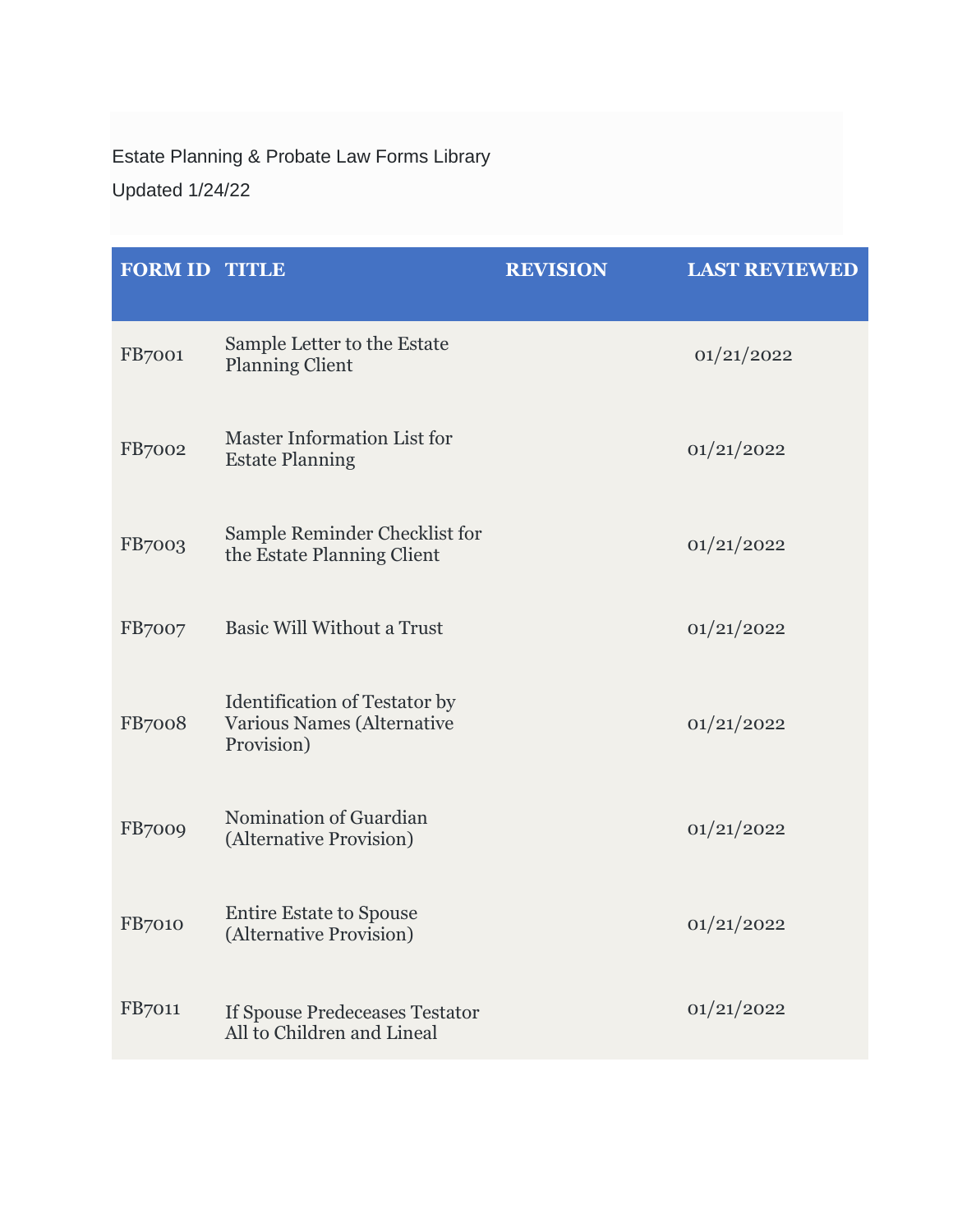|               | Descendants (Alternative<br>Provision)                                                      |            |
|---------------|---------------------------------------------------------------------------------------------|------------|
| FB7012        | Descendents of Deceased Child<br>Take by Right of Representation<br>(Alternative Provision) | 01/21/2022 |
| FB7013        | <b>Attestation Clause - Signing by</b><br>Proxy (Alternative Provision)                     | 01/21/2022 |
| FB7014        | <b>Attestation Clause - Signing by</b><br><b>Testator's Mark (Alternative</b><br>Provision) | 01/21/2022 |
| FB7015        | One-Step Procedure for Self-<br><b>Proved Will (Alternative</b><br>Provision)               | 01/21/2022 |
| FB7016        | Two-Step Procedure for Self-<br><b>Proved Will (Alternative</b><br>Provision)               | 01/21/2022 |
| FB7017        | Payment of Expenses of Last<br><b>Illness and Funeral (Optional</b><br>Provision)           | 01/21/2022 |
| FB7018        | Payment of Debts, Taxes, and<br><b>Expenses (Optional Provision)</b>                        | 01/21/2022 |
| <b>FB7019</b> | Gift of Encumbered Property -<br><b>Exoneration</b> (Optional<br>Provision)                 | 01/21/2022 |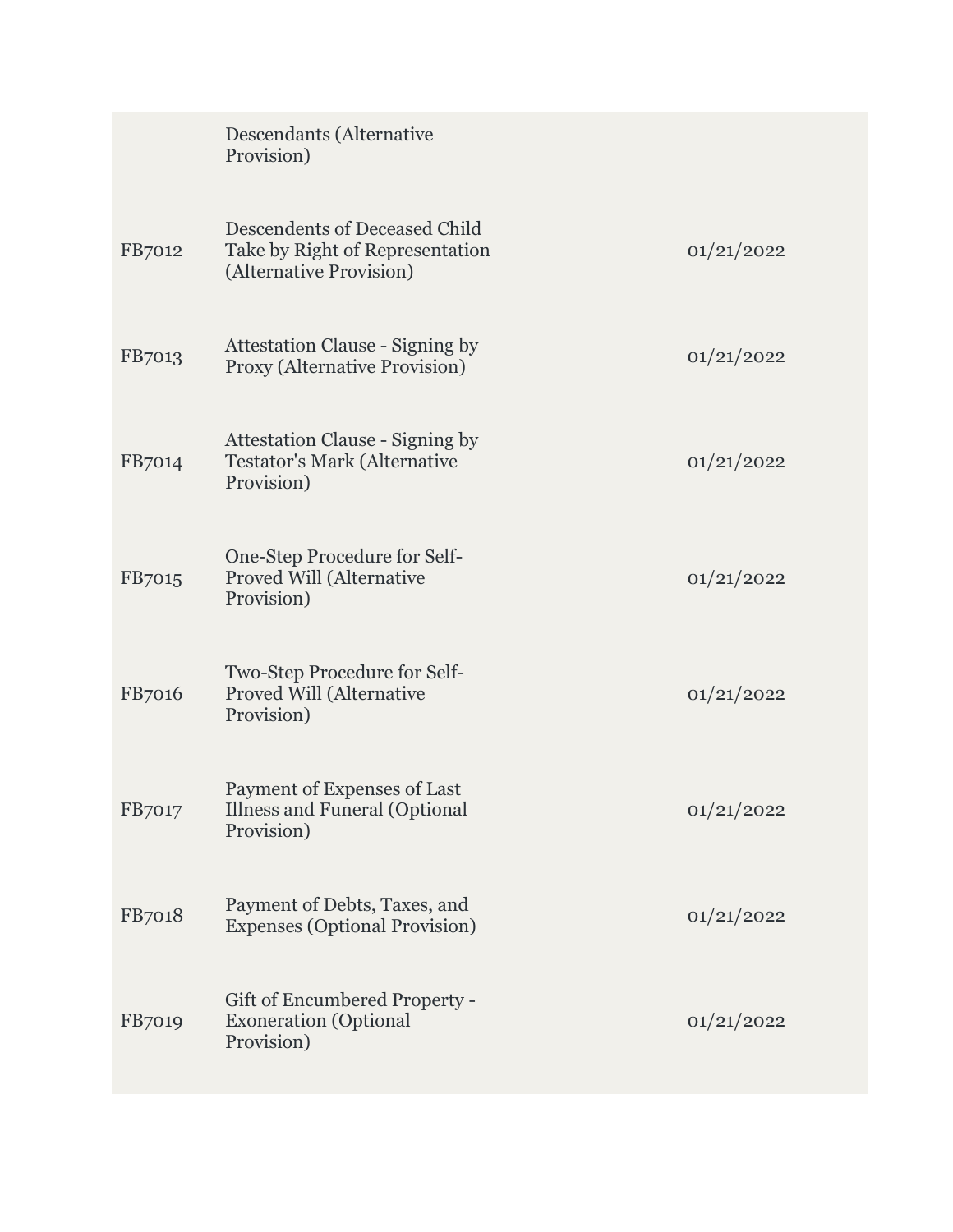| FB7020 | Gift of Encumbered Property -<br><b>Subrogation</b> (Optional<br>Provision)                                                 | 01/21/2022 |
|--------|-----------------------------------------------------------------------------------------------------------------------------|------------|
| FB7021 | Nonademption of Specific Gifts<br>(Optional Provision)                                                                      | 01/21/2022 |
| FB7022 | Option to Purchase - At<br><b>Appraised Value for Cash</b><br>(Optional Provision)                                          | 01/21/2022 |
| FB7023 | Option to Purchase - At<br><b>Appraised Value on Terms</b><br>(Optional Provision)                                          | 01/21/2022 |
| FB7024 | Option to Purchase - At Fixed<br>Value for Cash (Optional<br>Provision)                                                     | 01/21/2022 |
| FB7025 | <b>Powers of Personal</b><br>Representative - Sell, Lease, or<br>Mortgage Property and Borrow<br>Money (Optional Provision) | 01/21/2022 |
| FB7026 | <b>Powers of Personal</b><br>Representative - Permit<br><b>Beneficiaries to Use Property</b><br>(Optional Provision)        | 01/21/2022 |
| FB7027 | <b>Powers of Personal</b><br>Representative - Settle Claims<br>(Optional Provision)                                         | 01/21/2022 |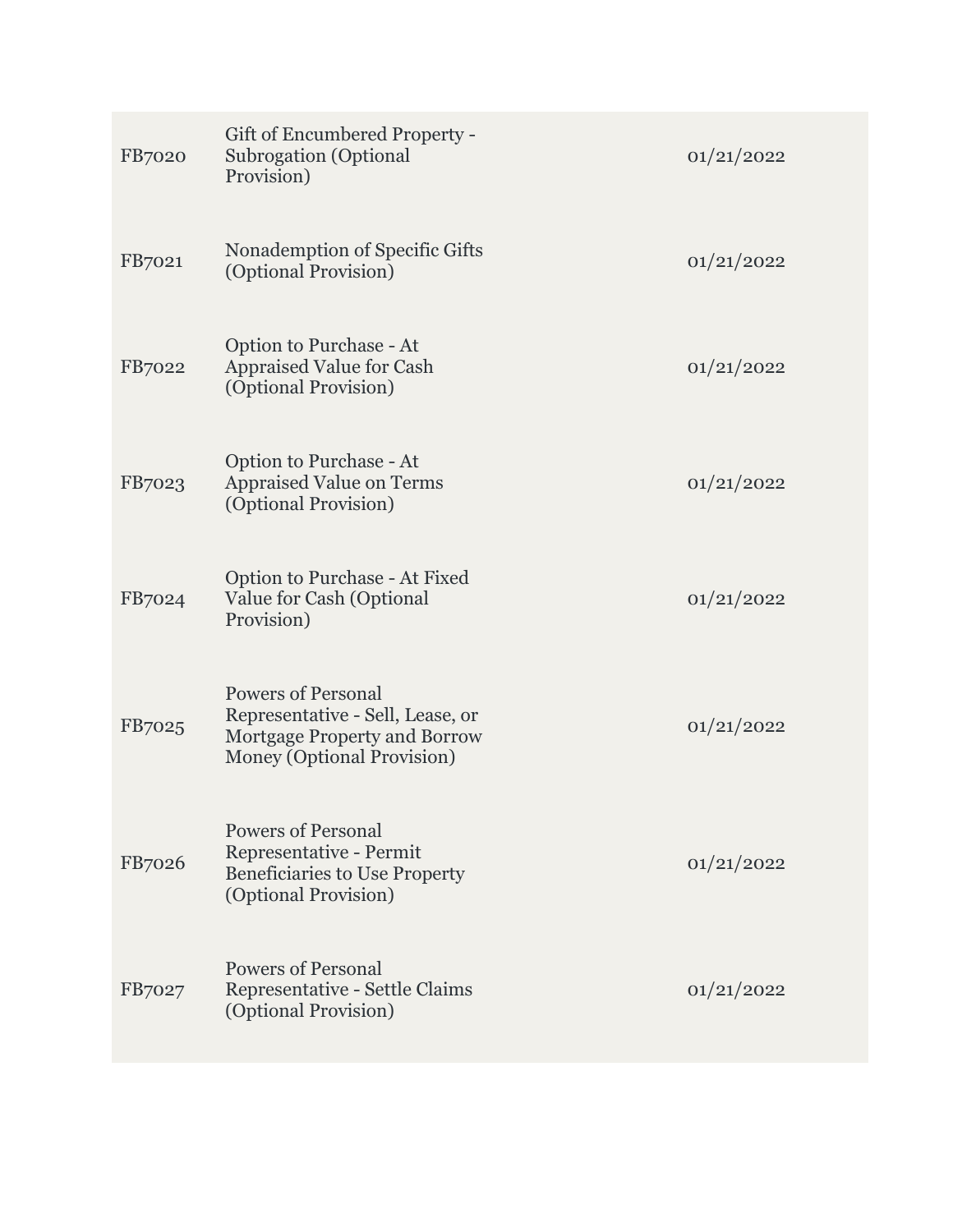| FB7028 | <b>Powers of Personal</b><br>Representative - Leave Assets<br>Invested in Form Received<br>(Optional Provision) | 01/21/2022 |
|--------|-----------------------------------------------------------------------------------------------------------------|------------|
| FB7029 | <b>Powers of Personal</b><br>Representative - Continue<br><b>Business (Optional Provision)</b>                  | 01/21/2022 |
| FB7030 | <b>Powers of Personal</b><br>Representative - Administer<br><b>Marital Property (Optional</b><br>Provision)     | 01/21/2022 |
| FB7031 | Gift of Life Estate (Optional<br>Provision)                                                                     | 01/21/2022 |
| FB7032 | <b>Gift of Remainder Interest</b><br>(Optional Provision)                                                       | 01/21/2022 |
| FB7033 | Gift for Educational, Religious,<br>Charitable, and Public Uses<br>(Optional Provision)                         | 01/21/2022 |
| FB7034 | Specific Bequest Limited to<br><b>Fraction of Estate (Optional</b><br>Provision)                                | 01/21/2022 |
| FB7035 | <b>Anatomical Gifts (Optional</b><br>Provision)                                                                 | 01/21/2022 |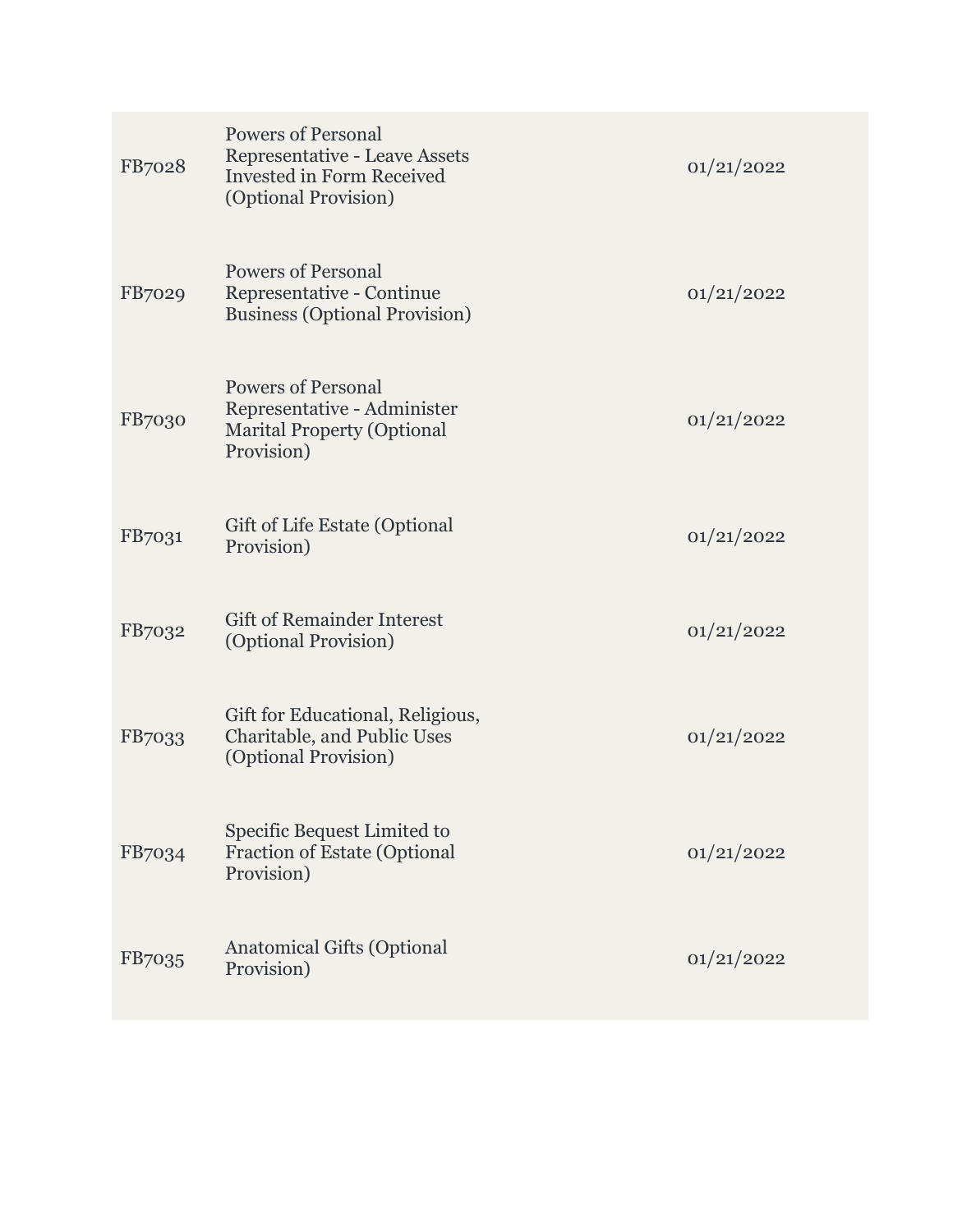| FB7036 | <b>Compensation of Personal</b><br>Representative (Optional<br>Provision)                    | 01/21/2022 |
|--------|----------------------------------------------------------------------------------------------|------------|
| FB7037 | Very Short Will                                                                              | 01/21/2022 |
| FB7038 | <b>Will with Single Testamentary</b><br><b>Trust</b>                                         | 01/21/2022 |
| FB7039 | Will with Multiple Separate<br><b>Testamentary Trusts</b>                                    | 01/21/2022 |
| FB7040 | <b>Marital Property Agreement</b>                                                            | 01/21/2022 |
| FB7041 | <b>Marital Property Agreement -</b><br>Petition to Confirm Interest in<br>Property           | 01/21/2022 |
| FB7042 | <b>Marital Property Agreement -</b><br><b>Certificate Confirming Interest</b><br>in Property | 01/21/2022 |
| FB7043 | <b>Marital Property Agreement -</b><br><b>Transmittal Letter to Court</b>                    | 01/21/2022 |
| FB7044 | Appointment of Special<br>Cotrustee                                                          | 01/21/2022 |
| FB7045 | Specific Types of Assets to Fund<br><b>Revocable Trust - Real Property</b>                   | 01/21/2022 |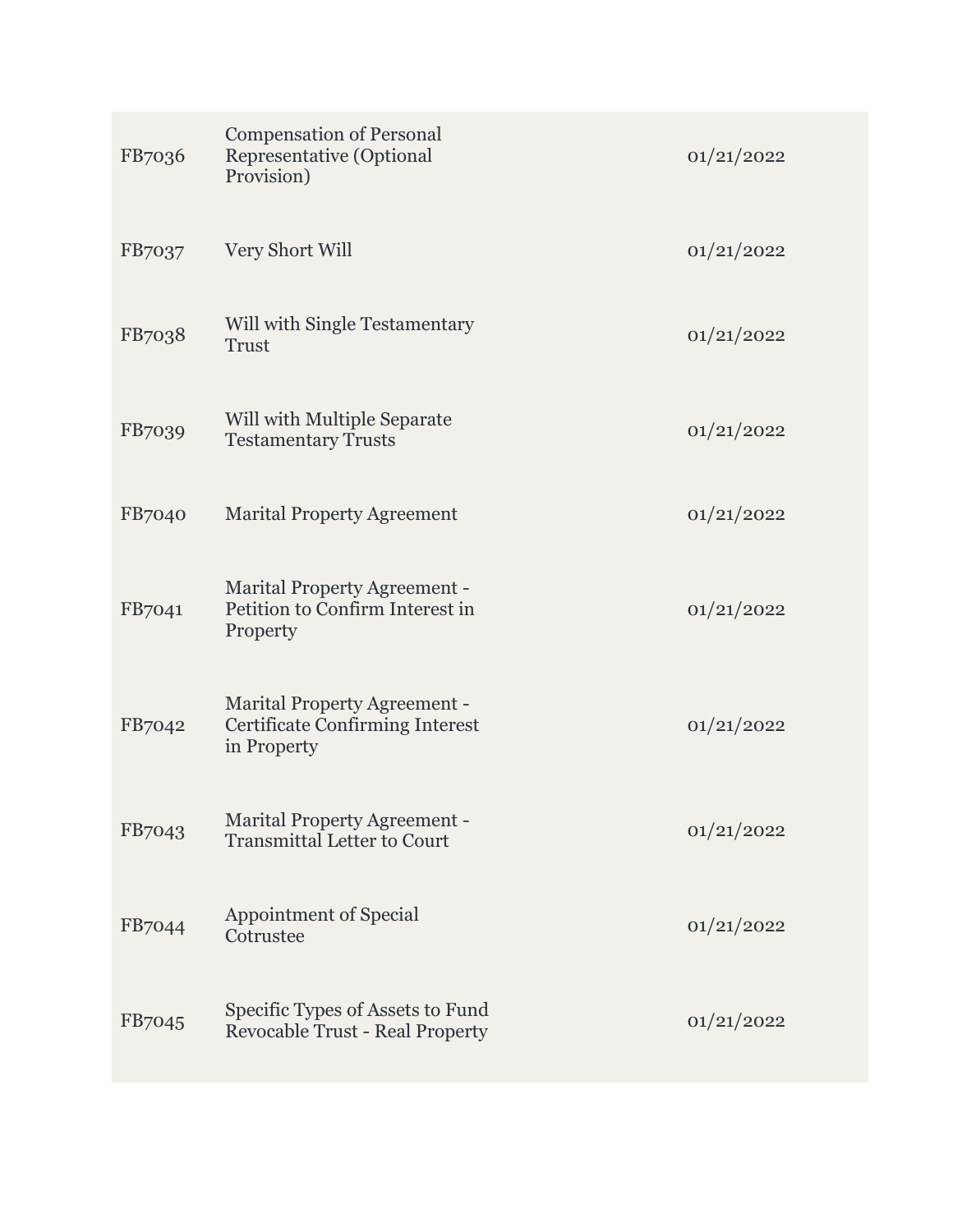| FB7046        | Specific Types of Assets to Fund<br><b>Revocable Trust - Untitled</b><br><b>Tangible Personal Property</b>                         | 01/21/2022 |
|---------------|------------------------------------------------------------------------------------------------------------------------------------|------------|
| FB7047        | Specific Types of Assets to Fund<br><b>Revocable Trust - Publicly</b><br><b>Traded Securities and</b><br><b>Brokerage Accounts</b> | 01/21/2022 |
| FB7048        | Specific Types of Assets to Fund<br><b>Revocable Trust - Bonds</b>                                                                 | 01/21/2022 |
| FB7049        | <b>Funding Revocable Trust by</b><br>Durable Power of Attorney for<br><b>Finances and Property</b>                                 | 01/21/2022 |
| <b>FB7050</b> | Declaration of Trust Ownership                                                                                                     | 01/21/2022 |
| FB7051        | <b>Certification of Trust</b>                                                                                                      | 01/21/2022 |
| FB7052        | <b>Revocable Trust - Unmarried</b><br>Settlor                                                                                      | 01/21/2022 |
| FB7053        | <b>Revocable Trust - Married</b><br>Person Who Is Sole Settlor                                                                     | 01/21/2022 |
| FB7054        | Pour-Over Will - Revocable<br><b>Trust with One Settlor</b>                                                                        | 01/21/2022 |
| FB7055        | <b>Marital Property Revocable</b><br><b>Trust - Large Estates</b>                                                                  | 01/21/2022 |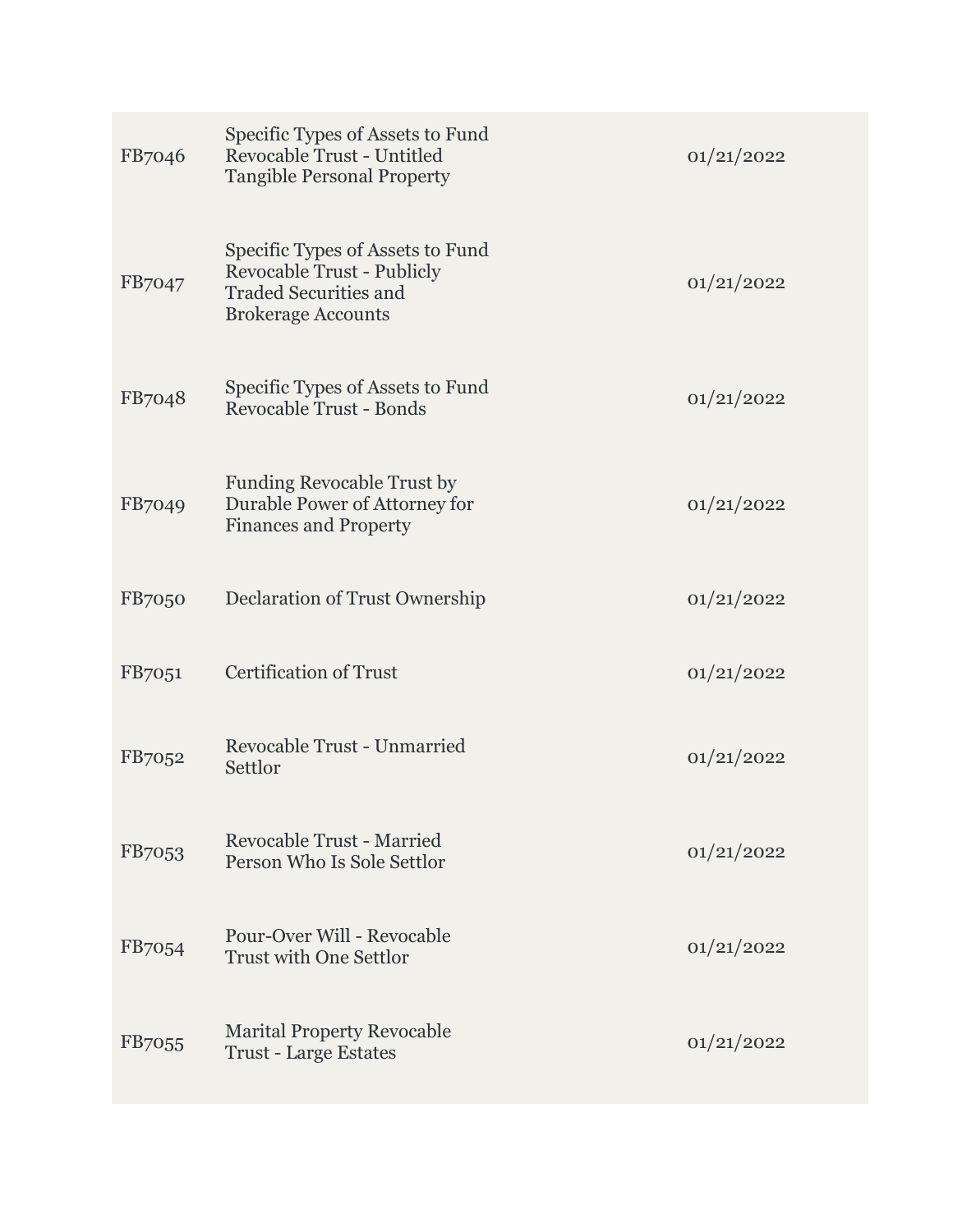| FB7056 | Appointment of Beneficiary-<br><b>Trustee (Alternative Provision)</b>                   | 01/21/2022 |
|--------|-----------------------------------------------------------------------------------------|------------|
| FB7057 | Limiting Powers to<br>Ascertainable Standard<br>(Alternative Provision)                 | 01/21/2022 |
| FB7058 | Limiting Powers of Revocation,<br>Termination, and Amendment<br>(Alternative Provision) | 01/21/2022 |
| FB7059 | <b>Limiting Trustee's</b><br><b>Administrative Powers</b><br>(Alternative Provision)    | 01/21/2022 |
| FB7060 | <b>Marital Property Revocable</b><br><b>Trust - Small Estates</b>                       | 01/21/2022 |
| FB7061 | Pour-Over Will - Marital<br><b>Property Revocable Trust</b>                             | 01/21/2022 |
| FB7063 | Simple Irrevocable Life<br><b>Insurance Trust Agreement</b>                             | 01/21/2022 |
| FB7064 | I.R.C. $\S$ 2503(c) Trust                                                               | 01/21/2022 |
| FB7065 | Sample Notice of Crummey<br>Power                                                       | 01/21/2022 |
| FB7066 | <b>Opt-Out Marital Property</b><br>Agreement                                            | 01/21/2022 |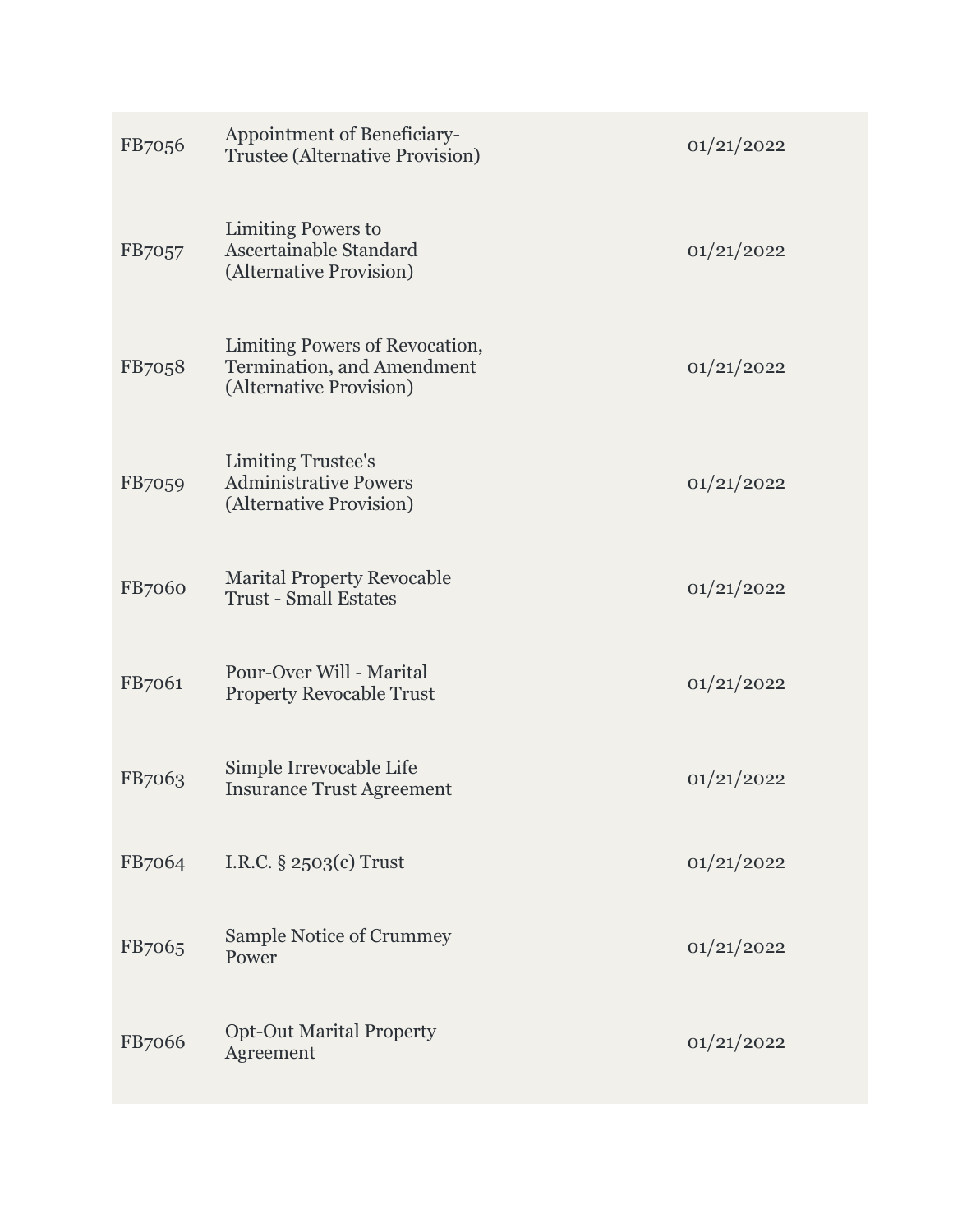| FB7067        | <b>Opt-In Marital Property</b><br>Agreement                                                                   | 01/21/2022 |
|---------------|---------------------------------------------------------------------------------------------------------------|------------|
| <b>FB7068</b> | <b>Limited Marital Property</b><br>Agreement                                                                  | 01/21/2022 |
| FB7069        | <b>Unilateral Statement</b>                                                                                   | 01/21/2022 |
| <b>FB7070</b> | Affidavit of Assets, Income,<br>Liabilities, and Expenses                                                     | 01/21/2022 |
| FB7071        | <b>Affidavit of Facts Regarding</b><br><b>Marital Property Agreement</b>                                      | 01/21/2022 |
| FB7072        | Waiver of Independent Legal<br>Representation                                                                 | 01/21/2022 |
| FB7073        | <b>Cohabitation Agreement</b>                                                                                 | 01/21/2022 |
| FB7074        | Lease of Assets of Closely Held<br>Business - Sample Cost-of-<br>Living Adjustment Clause                     | 01/21/2022 |
| FB7075        | Lease of Assets of Closely Held<br><b>Business - Sample Option-to-</b><br><b>Purchase Clause</b>              | 01/21/2022 |
| FB7076        | Purchase Price of Closely Held<br><b>Business - Net Book Value with</b><br><b>Adjustments (Sample Clause)</b> | 01/21/2022 |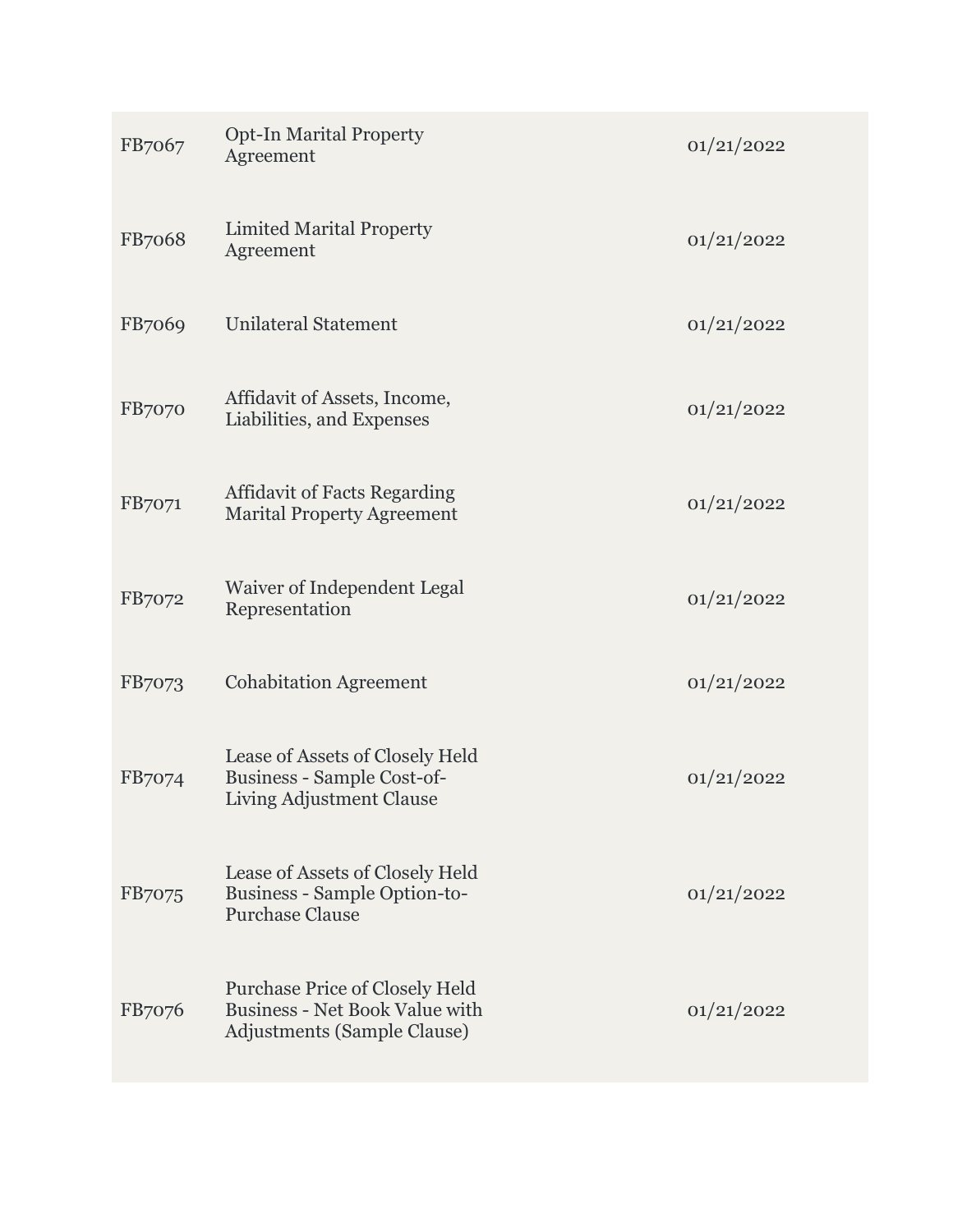| FB7077        | <b>Purchase Price of Closely Held</b><br><b>Business - Net Book Value-</b><br><b>Multiple of Earnings (Sample</b><br>Clause) | 01/21/2022 |
|---------------|------------------------------------------------------------------------------------------------------------------------------|------------|
| <b>FB7078</b> | Purchase Price of Closely Held<br><b>Business - Solomon's Choice</b><br>(Sample Clause)                                      | 01/21/2022 |
| FB7079        | <b>Purchase Price of Closely Held</b><br><b>Business - Option to Liquidate</b><br>(Sample Clause)                            | 01/21/2022 |
| <b>FB7080</b> | <b>Stock Redemption Agreement</b>                                                                                            | 01/21/2022 |
| FB7081        | <b>Cross Purchase Agreement</b>                                                                                              | 01/21/2022 |
| FB7082        | Sample I.R.C. § 2204<br>Application                                                                                          | 01/21/2022 |
| FB7083        | I.R.C. § 303 Redemption<br>Agreement                                                                                         | 01/21/2022 |
| FB7084        | <b>General Durable Power of</b><br>Attorney                                                                                  | 01/21/2022 |
| <b>FB7086</b> | <b>Agent's Powers Under Durable</b><br>Power of Attorney - Power to<br>Make Gifts (Optional Provision)                       | 01/21/2022 |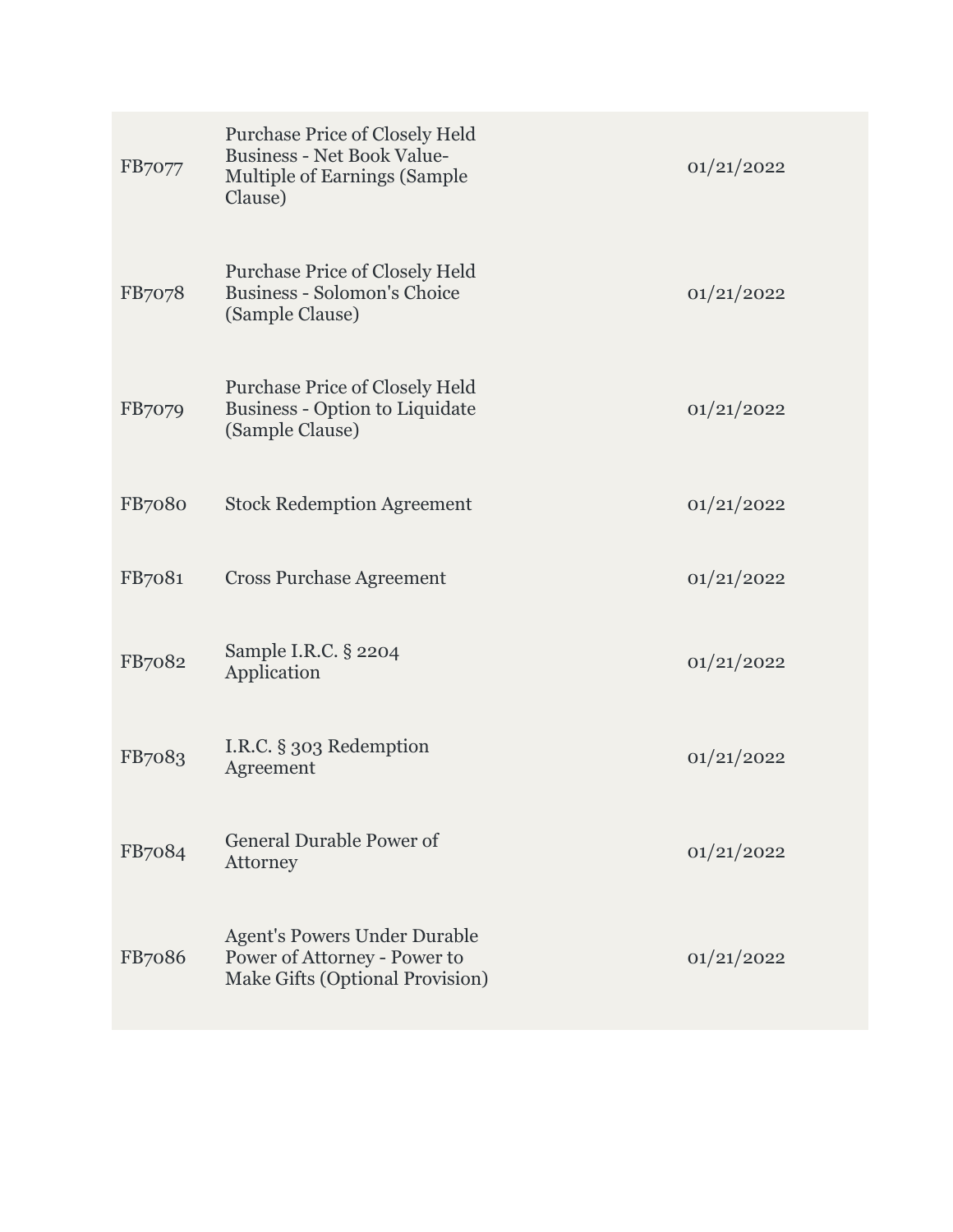| FB7089        | Limited Durable Power of<br><b>Attorney for Purposes of</b><br><b>Funding a Trust</b>             | 01/21/2022 |
|---------------|---------------------------------------------------------------------------------------------------|------------|
| <b>FB7090</b> | Nonstatutory Form Power of<br><b>Attorney for Health Care</b><br>(Integrated with Living Will)    | 01/21/2022 |
| FB7091        | Nonstatutory Form Power of<br>Attorney for Health Care -<br>Notice to Clients Considering<br>Form | 01/21/2022 |
| FB7092        | Nonstatutory Form Power of<br>Attorney for Health Care -<br>Notice to Clients Executing<br>Form   | 01/21/2022 |
| FB7093        | <b>Nonstatutory Form Living Will</b>                                                              | 01/21/2022 |
| FB7094        | Disclaimer of Entire Interest in<br><b>Testamentary Trust</b>                                     | 01/21/2022 |
| FB7095        | Disclaimer of Insurance<br>Proceeds                                                               | 01/21/2022 |
| FB7096        | <b>Critical Date Chart for Probate</b>                                                            | 05/24/2021 |
| FB7097        | Master Information List for<br>Probate                                                            | 05/24/2021 |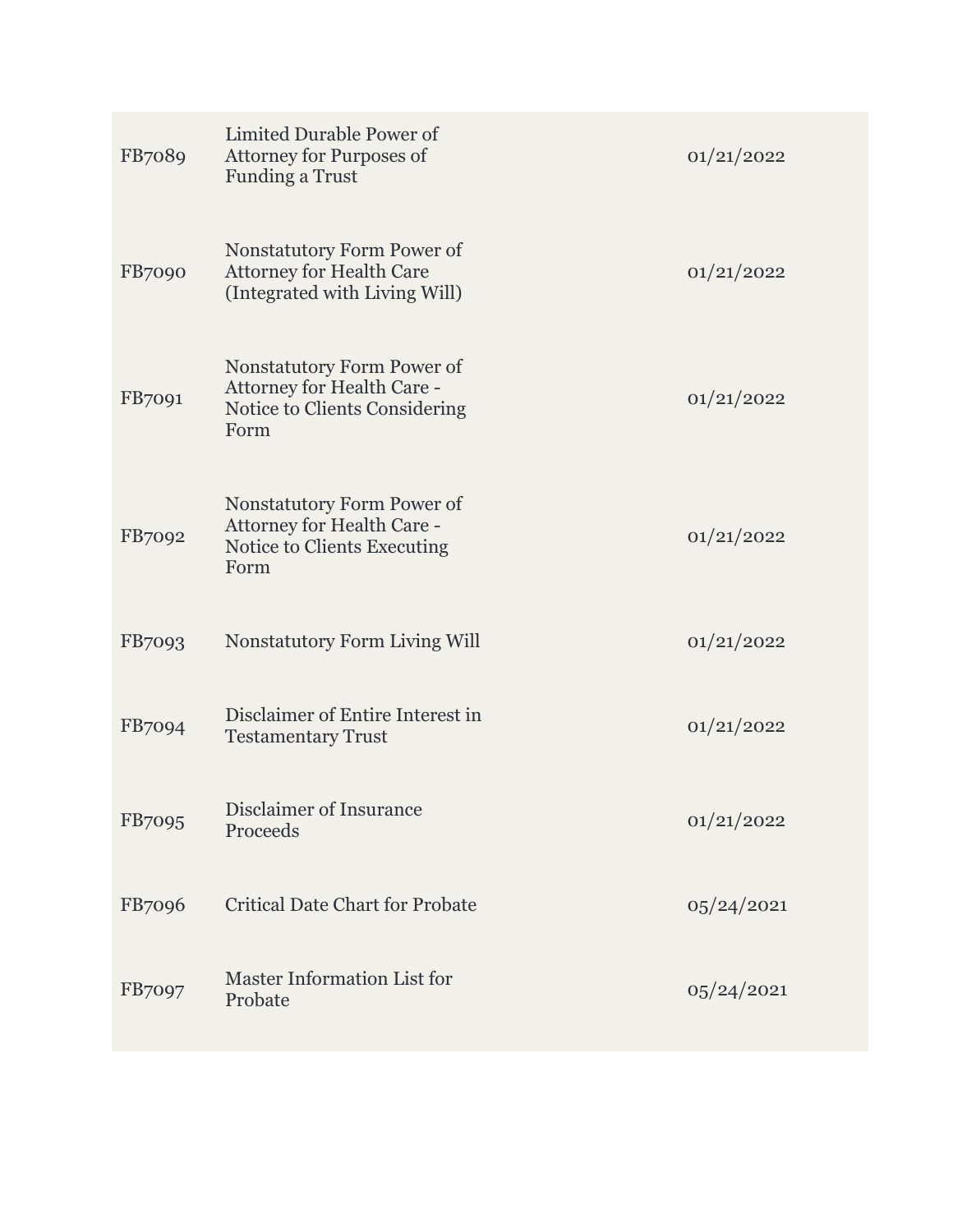| FB7098        | Master Information List for<br><b>Probate - Schedules</b>                          |            | 05/24/2021 |
|---------------|------------------------------------------------------------------------------------|------------|------------|
| FB7099        | <b>Cash Requirements Worksheet</b>                                                 |            | 05/24/2021 |
| <b>FB7100</b> | <b>Estate Progress Worksheets</b>                                                  |            | 05/24/2021 |
| FB7101        | Letter of Representation for<br>Probate                                            |            | 05/24/2021 |
| FB7102        | Application for Informal<br>Administration                                         | 05/01/2020 | 05/24/2021 |
| FB7103        | Form W-9 Request for<br><b>Taxpayer Identification</b><br>Number and Certification | 10/01/2018 | 05/24/2021 |
| FB7104        | Waiver and Consent (PR-1803)                                                       | 11/01/2019 | 05/24/2021 |
| FB7105        | Proof of Heirship (PR-1806)                                                        | 05/01/2020 | 05/24/2021 |
| FB7106        | Letter Regarding Initiation of<br>Probate                                          |            | 05/24/2021 |
| FB7107        | Letter Regarding Possible<br><b>Public Benefits Claims</b>                         |            | 05/24/2021 |
| FB7108        | Probate Claims Notice (F-<br>13033)                                                | 05/01/2021 | 05/24/2021 |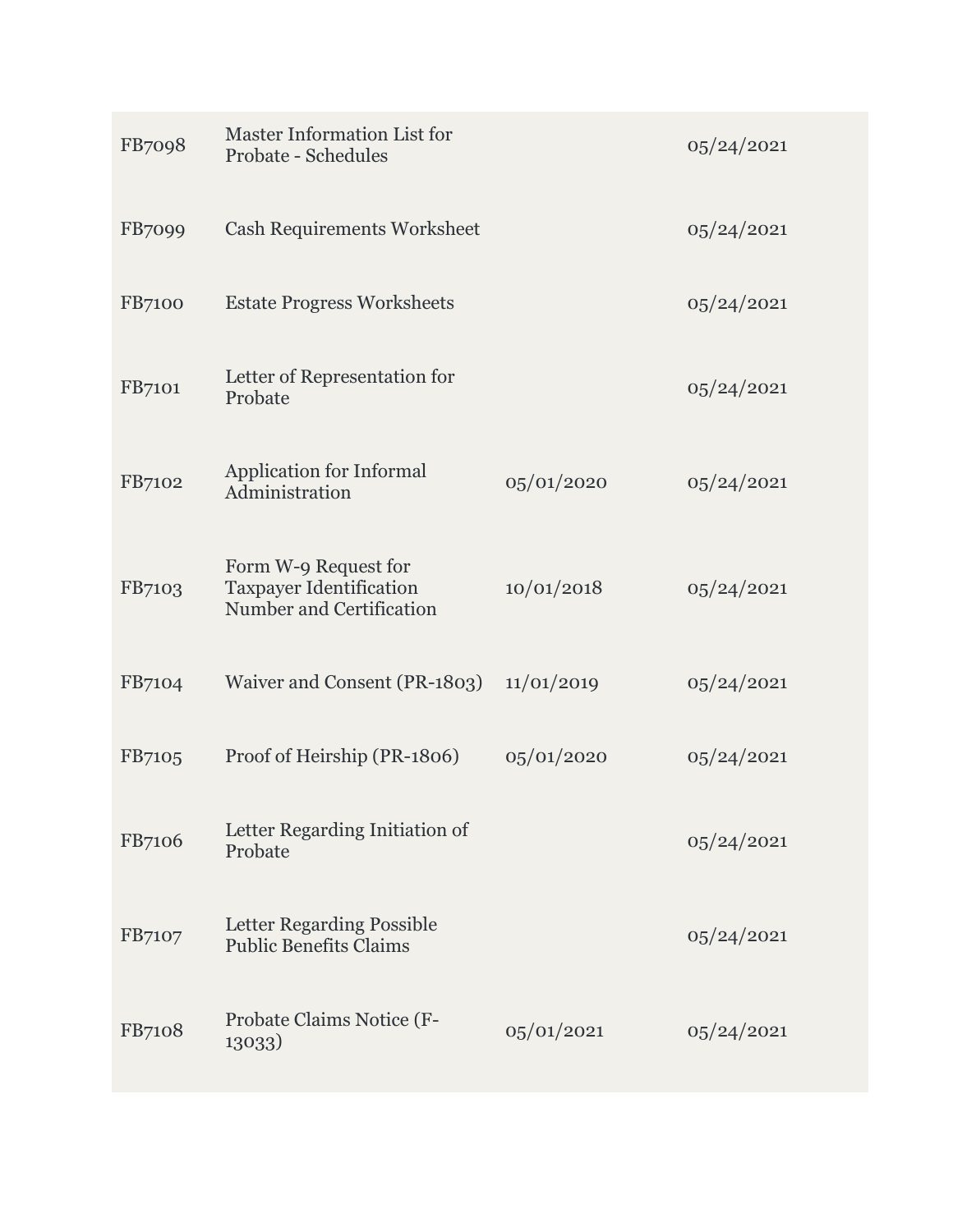| FB7109        | Notice to Creditors (PR-1804)                                  | 10/01/2010 | 05/24/2021 |
|---------------|----------------------------------------------------------------|------------|------------|
| FB7110        | Petition to Dispense with<br>Guardian ad Litem (PR-1820)       | 05/01/2020 | 05/24/2021 |
| FB7111        | Order Dispensing with<br>Guardian ad Litem (PR-1821)           | 10/01/2010 | 05/24/2021 |
| FB7112        | Consent to Serve (PR-1807)                                     | 11/01/2019 | 05/24/2021 |
| FB7114        | <b>Statement of Informal</b><br>Administration (PR-1808)       | 10/01/2010 | 05/24/2021 |
| FB7115        | Domiciliary Letters (PR-1810)                                  | 10/01/2010 | 05/24/2021 |
| FB7116        | <b>Letter Requesting Domiciliary</b><br>Letters                |            | 05/24/2021 |
| FB7118        | Letter Forwarding Initial<br><b>Documents to Probate Court</b> |            | 05/24/2021 |
| FB7119        | <b>Proof of Publication</b>                                    |            | 05/24/2021 |
| <b>FB7120</b> | Letter Forwarding Proof of<br>Publication                      |            | 05/24/2021 |
| FB7121        | <b>Application for Death</b><br>Certificate (F-05280)          | 05/01/2018 | 05/24/2021 |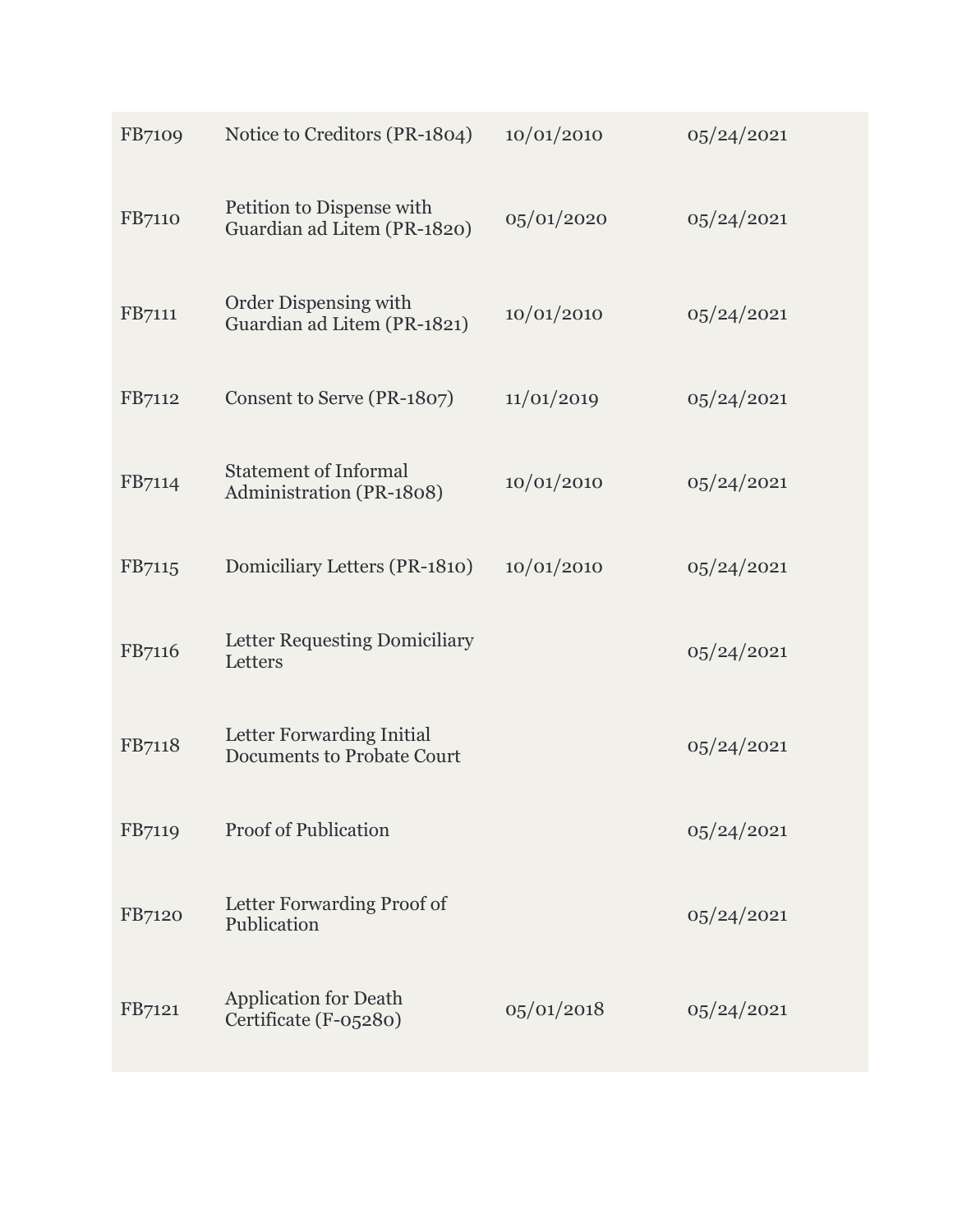| FB7122 | Letter Requesting Information<br>on Savings and Checking<br><b>Accounts and Loans</b> | 05/24/2021 |
|--------|---------------------------------------------------------------------------------------|------------|
| FB7123 | Letter to Financial Institution<br><b>Concerning Safe Deposit Box</b>                 | 05/24/2021 |
| FB7124 | <b>Waiver of Personal</b><br>Representative's Fee                                     | 05/24/2021 |
| FB7125 | Letter Forwarding Waiver of<br><b>Fees to Probate Registrar</b>                       | 05/24/2021 |
| FB7126 | Letter to Postmaster                                                                  | 05/24/2021 |
| FB7127 | Letter Reminding Personal<br>Representative to Review<br>Insurance                    | 05/24/2021 |
| FB7128 | Letter Requesting Information<br>from Decedent's Employer                             | 05/24/2021 |
| FB7129 | Letter Requesting Real Estate<br><b>Tax Bills</b>                                     | 05/24/2021 |
| FB7130 | Letter to Title Insurer                                                               | 05/24/2021 |
| FB7131 | Letter Forwarding Title Reports                                                       | 05/24/2021 |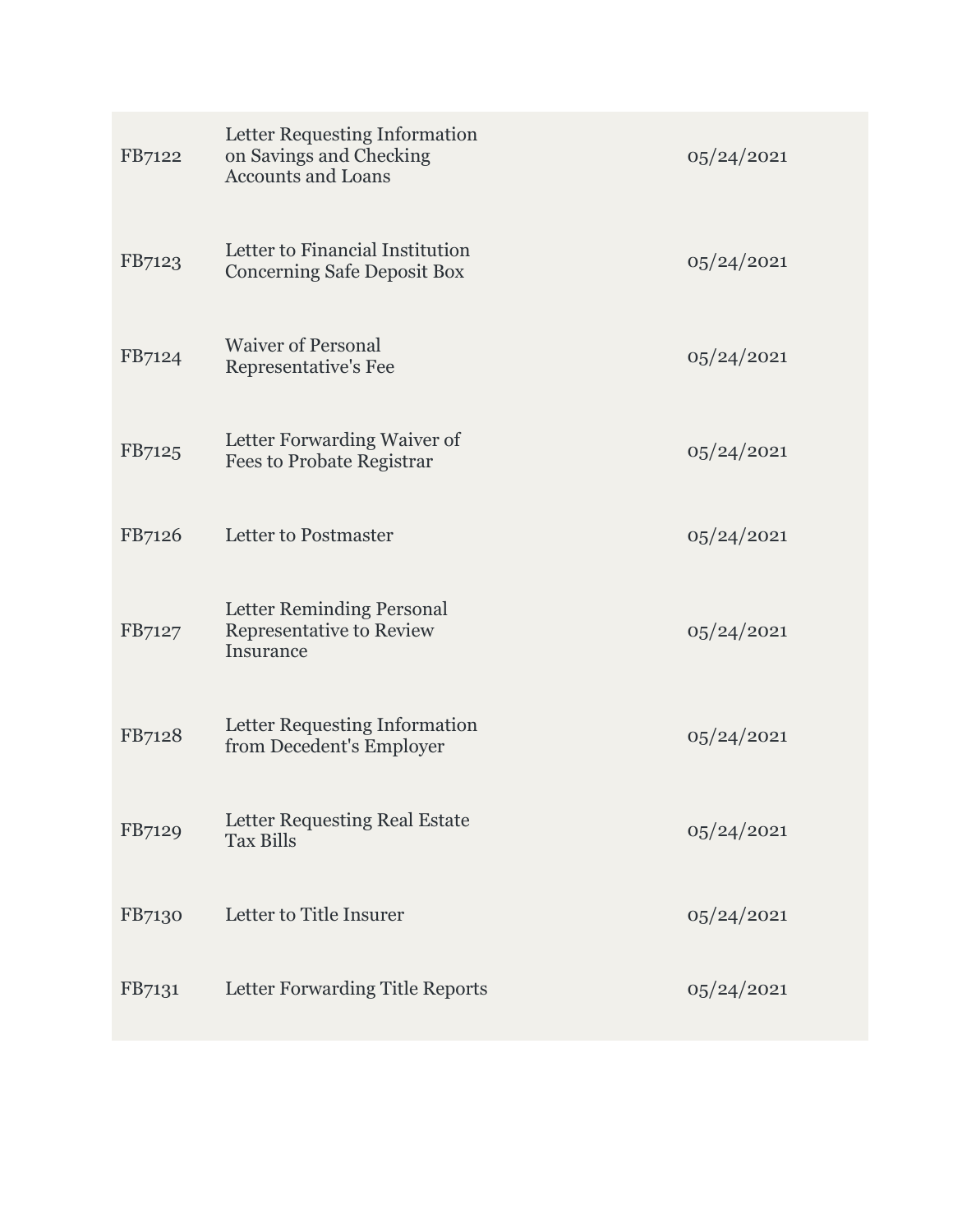| FB7132 | Letter to Creditor (Timely<br>Notice)                                                                 |            | 05/24/2021 |
|--------|-------------------------------------------------------------------------------------------------------|------------|------------|
| FB7133 | Letter to Creditors (Late Notice)                                                                     |            | 05/24/2021 |
| FB7134 | Letter Forwarding Claims<br><b>Information to Probate</b><br>Registrar                                |            | 05/24/2021 |
| FB7135 | Letter Forwarding Payment to<br>Creditor                                                              |            | 05/24/2021 |
| FB7136 | Estate Receipt (PR-1815)                                                                              | 11/01/2019 | 05/24/2021 |
| FB7138 | Letter to Personal<br><b>Representative Concerning</b><br>Payment of Bill for Proof of<br>Publication |            | 05/24/2021 |
| FB7139 | Letter to Probate Registrar<br><b>Concerning Proof of Publication</b>                                 |            | 05/24/2021 |
| FB7140 | Letter Forwarding Publication<br>Fee                                                                  |            | 05/24/2021 |
| FB7142 | Letter to Personal<br>Representative or Relative<br><b>Regarding Inventory</b>                        |            | 05/24/2021 |
| FB7143 | Inventory (PR-1811)                                                                                   | 05/01/2020 | 05/24/2021 |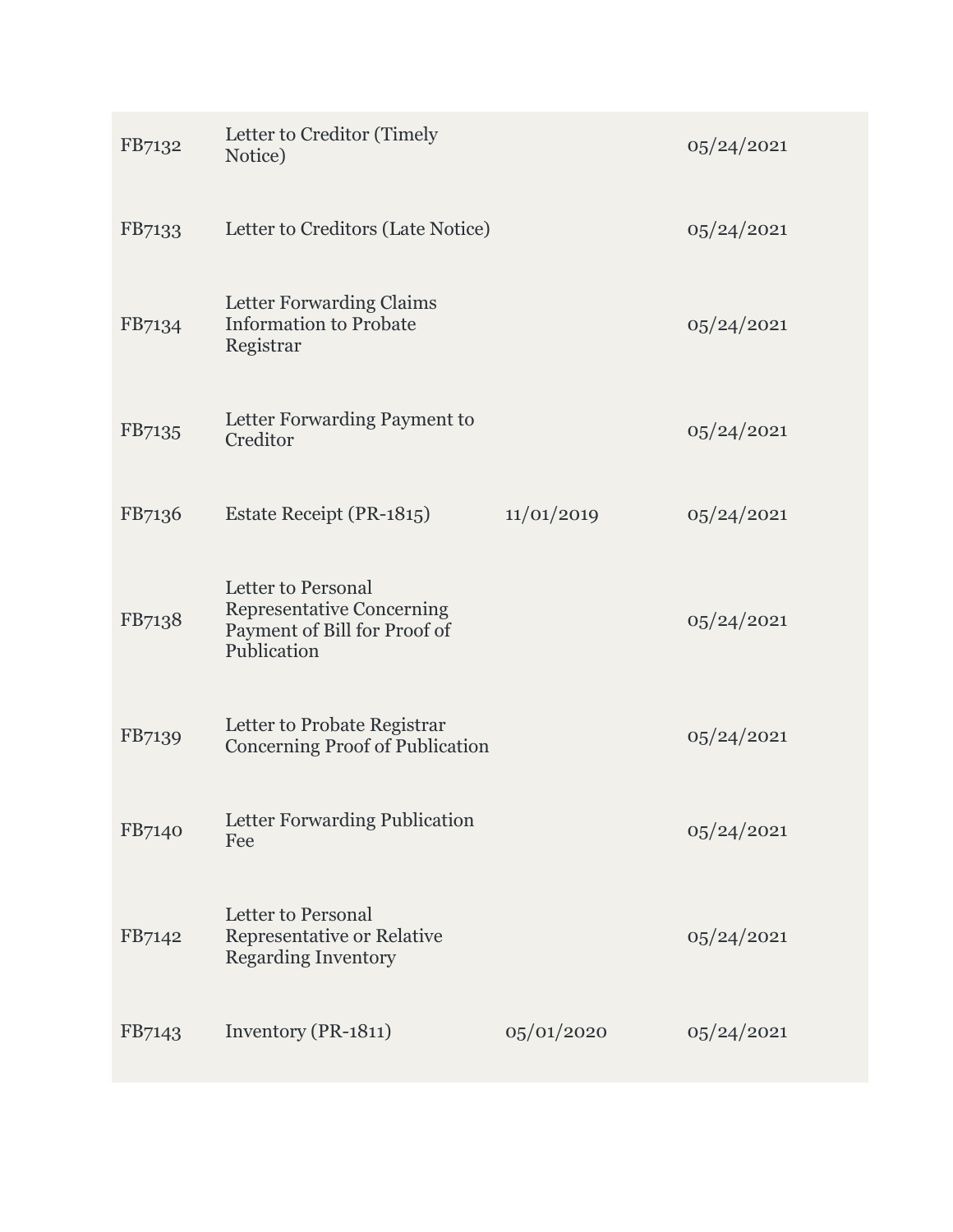| FB7144 | <b>Inventory Exhibited</b>                                                                 |            | 05/24/2021 |
|--------|--------------------------------------------------------------------------------------------|------------|------------|
| FB7145 | Letter Forwarding Inventory to<br>Probate Registrar                                        |            | 05/24/2021 |
| FB7146 | Letter Forwarding Inventory to<br><b>Beneficiaries</b>                                     |            | 05/24/2021 |
| FB7148 | <b>Marital Property Exchange</b><br>Agreement                                              |            | 05/24/2021 |
| FB7149 | Petition for Approval of Marital<br><b>Property Exchange Agreement</b>                     |            | 05/24/2021 |
| FB7150 | <b>Order Approving Marital</b><br><b>Property Exchange Agreement</b>                       |            | 05/24/2021 |
| FB7151 | <b>Statement of Termination or</b><br>Confirmation of Interest(s) in<br>Property (PR-1827) | 05/01/2020 | 05/24/2021 |
| FB7152 | <b>Statement of Transfer of</b><br>Interest in Property (PR-1828)                          | 05/01/2020 | 05/24/2021 |
| FB7153 | <b>Termination of Decedent's</b><br>Interest (HT-110, TOD-110)                             | 06/21/2018 | 05/24/2021 |
| FB7156 | Letter to Stockbroker                                                                      |            | 05/24/2021 |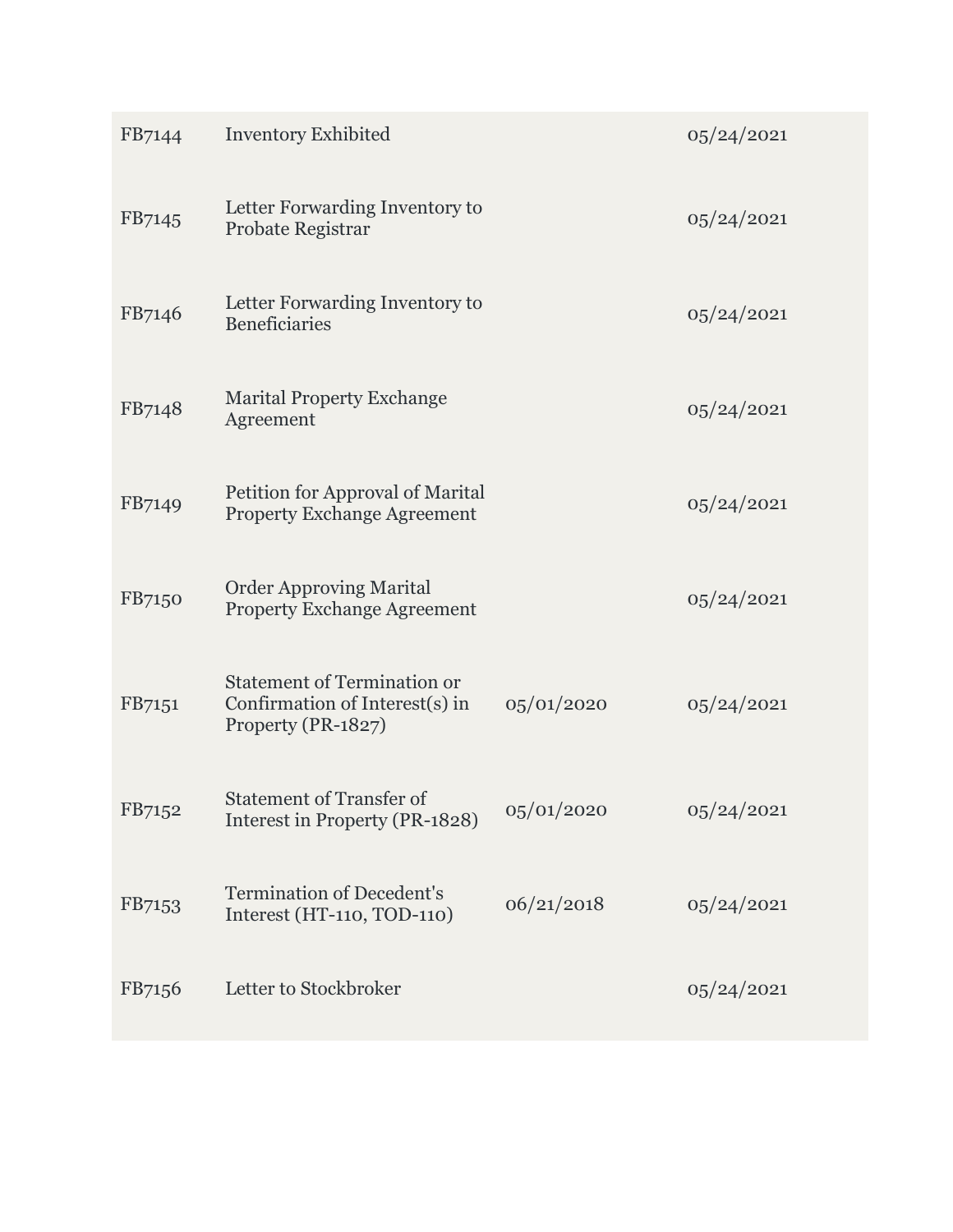| FB7157 | Letter of Instruction<br>(Securities)                                                                             |            | 05/24/2021 |
|--------|-------------------------------------------------------------------------------------------------------------------|------------|------------|
| FB7158 | <b>Affidavit of Domicile</b>                                                                                      |            | 05/24/2021 |
| FB7160 | Letter Forwarding Deed for<br>Recording                                                                           |            | 05/24/2021 |
| FB7161 | <b>Statement of Transfer of</b><br>Vehicles to a Surviving Spouse,<br><b>Domestic Partner or Heir</b><br>(MV2300) | 03/01/2020 | 05/24/2021 |
| FB7162 | <b>Wisconsin Title and License</b><br>Plate Application (MV1)                                                     | 10/01/2019 | 05/24/2021 |
| FB7163 | Letter Forwarding Statement<br>for Transfer of Vehicles and<br>Title to DOT                                       |            | 05/24/2021 |
| FB7164 | Petition for Extension of Time<br>$(PR-1833)$                                                                     | 11/01/2019 | 05/24/2021 |
| FB7165 | Order for Extension of Time<br>$(PR-1834)$                                                                        | 10/01/2010 | 05/24/2021 |
| FB7166 | Letter Forwarding Petition and<br>Order for Extension of Time                                                     |            | 05/24/2021 |
| FB7167 | Estate Account (PR-1814)                                                                                          | 05/01/2020 | 05/24/2021 |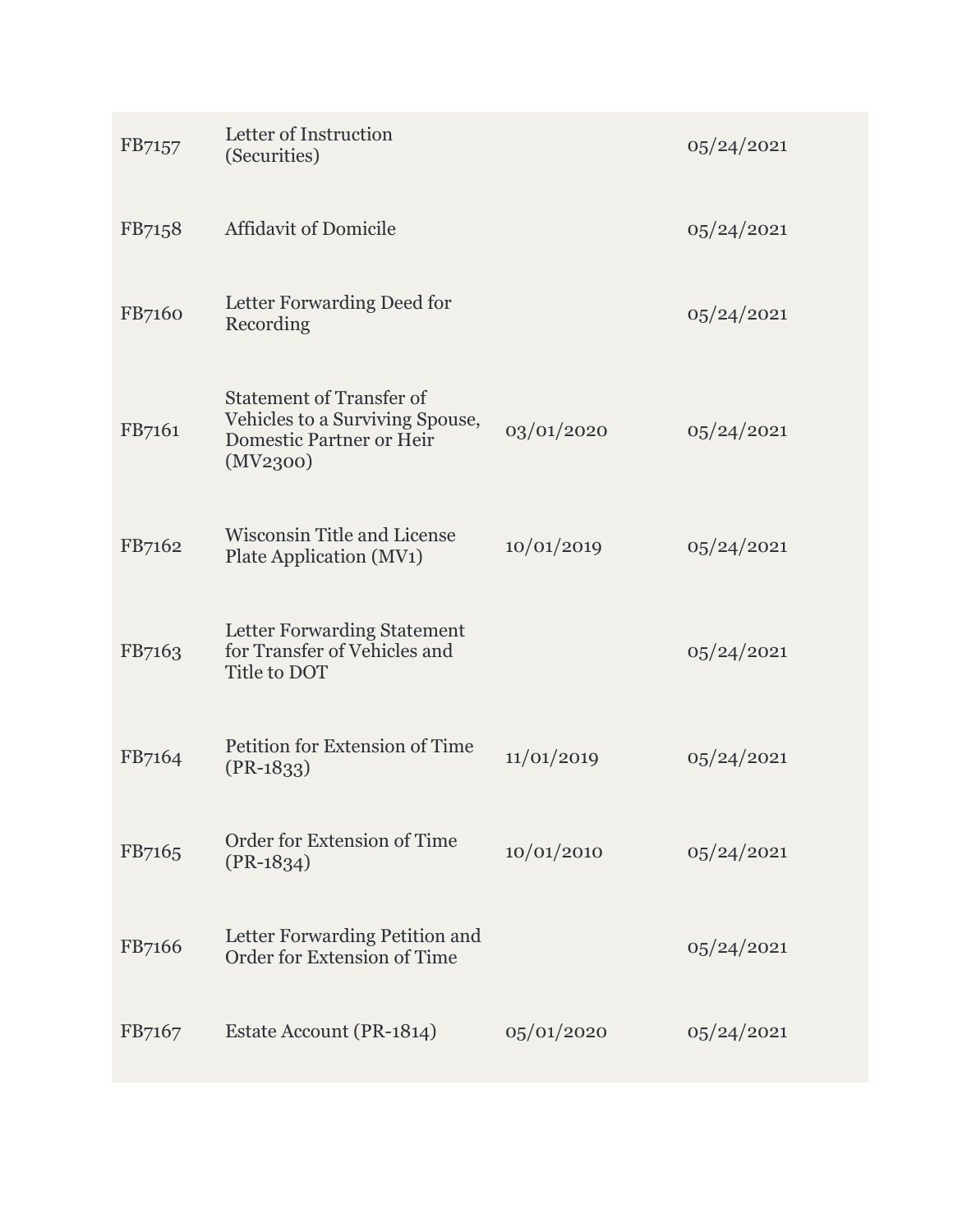| FB7168 | Estate Receipt (PR-1815) -<br><b>Specific Bequest</b>                                 | 11/01/2019 | 05/24/2021 |
|--------|---------------------------------------------------------------------------------------|------------|------------|
| FB7170 | Letter Forwarding Estate<br>Receipt to Probate Registrar                              |            | 05/24/2021 |
| FB7171 | Letter Concerning Distribution<br>- Short Form                                        |            | 05/24/2021 |
| FB7173 | Personal Representative's<br><b>Statement to Close Estate (PR-</b><br>1816)           | 05/01/2020 | 05/24/2021 |
| FB7174 | Letter Forwarding Statement to<br><b>Close Estate to Beneficiaries</b>                |            | 05/24/2021 |
| FB7175 | Letter Forwarding Closing<br><b>Documents to Probate Registrar</b>                    |            | 05/24/2021 |
| FB7177 | <b>Final Letter to Personal</b><br>Representative                                     |            | 05/24/2021 |
| FB7178 | <b>Demand for Formal</b><br>Proceedings (PR-1813)                                     | 11/01/2019 | 05/24/2021 |
| FB7185 | <b>Petition for Special</b><br>Administration (PR-1850)                               | 05/01/2020 | 05/24/2021 |
| FB7186 | Order Setting Time to Hear<br><b>Petition for Special</b><br>Administration (PR-1851) | 10/01/2010 | 05/24/2021 |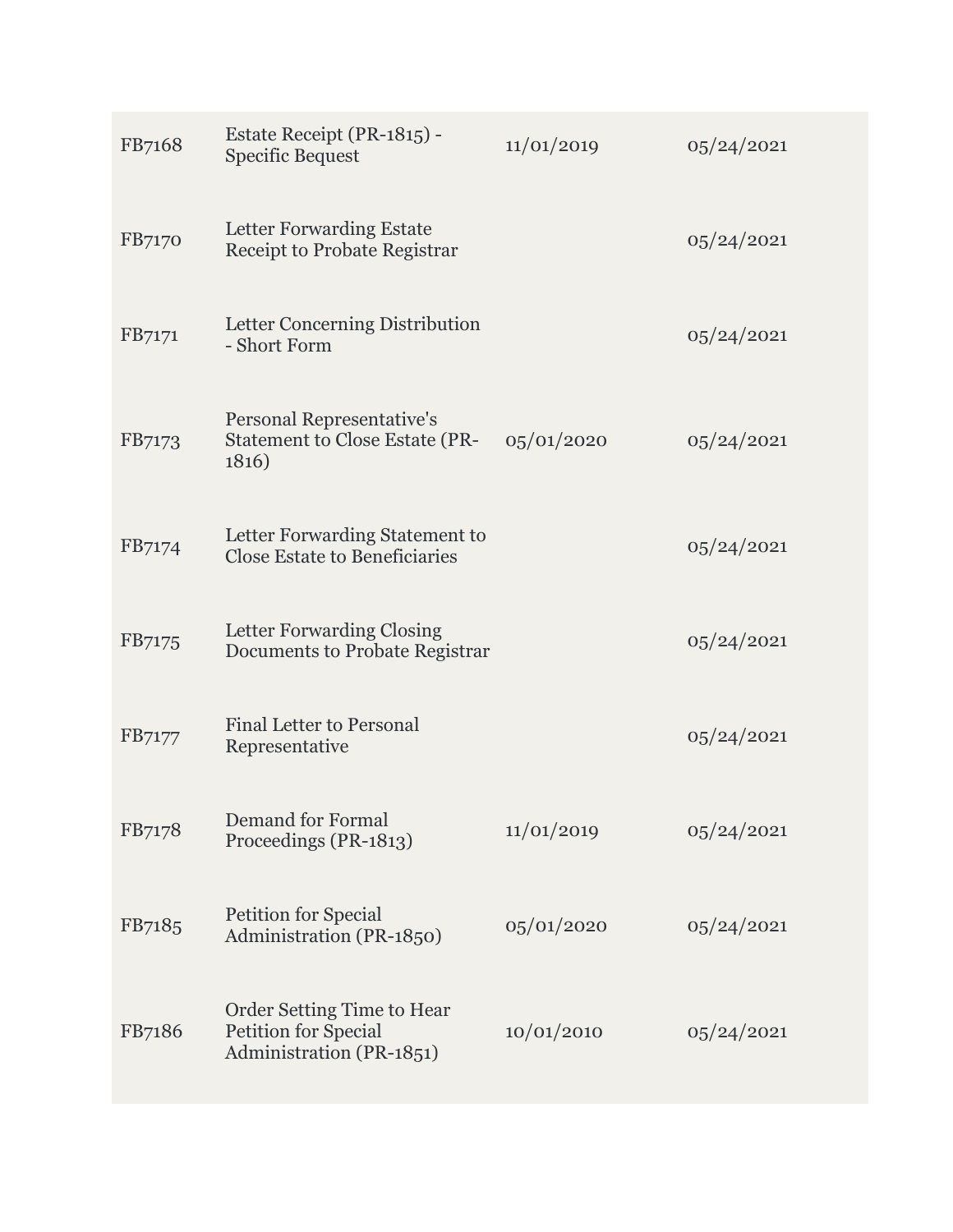| FB7187 | Order for Special<br>Administration (PR-1852)                | 10/01/2010 | 05/24/2021 |
|--------|--------------------------------------------------------------|------------|------------|
| FB7188 | Letters of Special<br>Administration (PR-1853)               | 10/01/2010 | 05/24/2021 |
| FB7189 | Petition for Discharge of Special<br>Administrator (PR-1854) | 05/01/2020 | 05/24/2021 |
| FB7190 | <b>Order Discharging Special</b><br>Administrator (PR-1855)  | 10/01/2010 | 05/24/2021 |
| FB7191 | <b>Petition for Allowance</b>                                |            | 05/24/2021 |
| FB7192 | <b>Order for Allowance</b>                                   |            | 05/24/2021 |
| FB7193 | Surviving Spouse's Selection of<br><b>Personal Property</b>  |            | 05/24/2021 |
| FB7194 | <b>Petition for Special Allowance</b>                        |            | 05/24/2021 |
| FB7195 | <b>Order for Special Allowance</b>                           |            | 05/24/2021 |
| FB7196 | Petition for Spouse's Exemption<br>from Creditors            |            | 05/24/2021 |
| FB7197 | Order for Spouse's Exemption<br>from Creditors               |            | 05/24/2021 |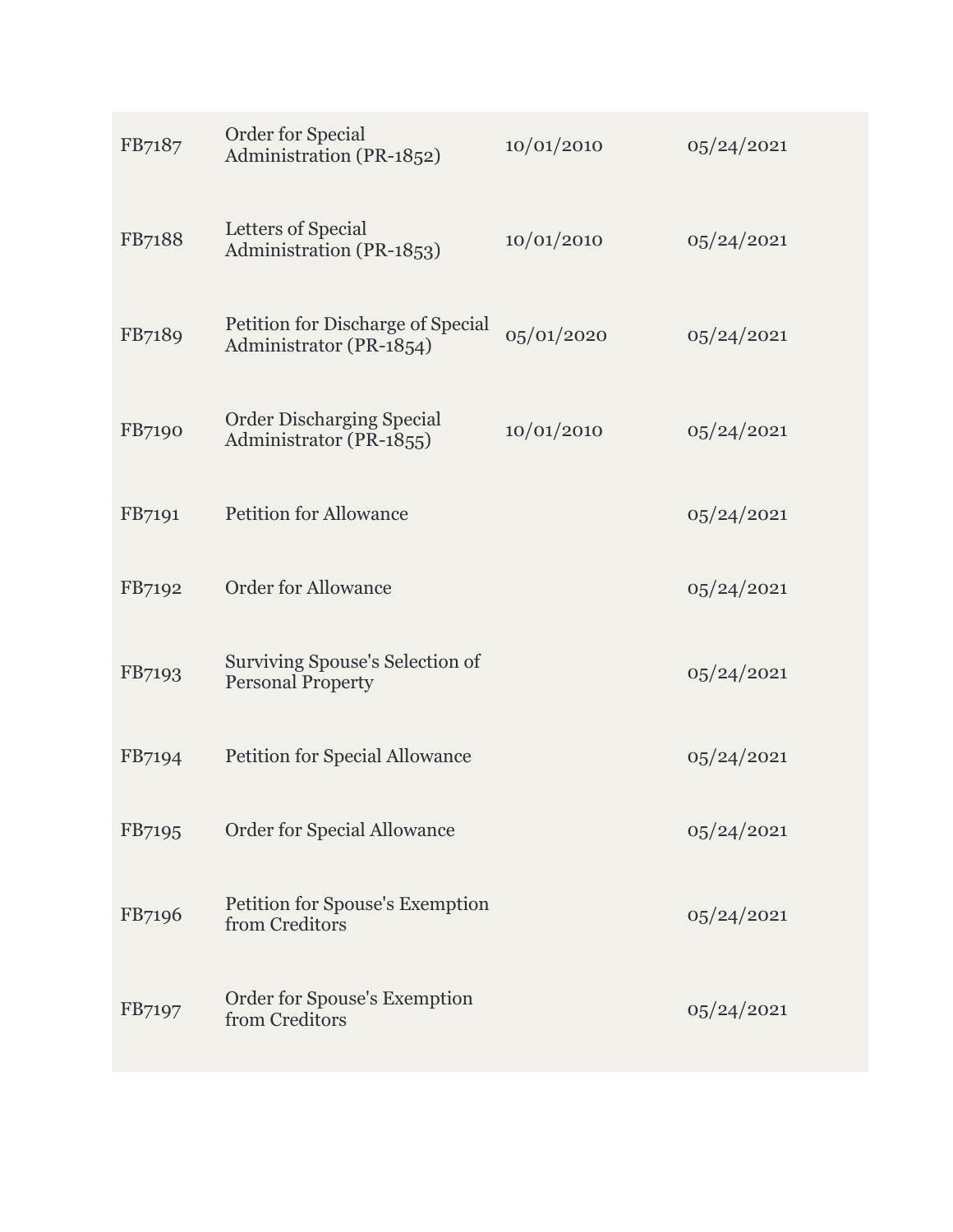| FB7198        | <b>Spousal Election</b>                                                                                   |            | 05/24/2021 |
|---------------|-----------------------------------------------------------------------------------------------------------|------------|------------|
| FB7199        | Disclaimer of Interest                                                                                    |            | 05/24/2021 |
| <b>FB7200</b> | Assignment of Interest                                                                                    |            | 05/24/2021 |
| FB7201        | <b>Petition That Home Be</b><br>Assigned to Spouse or Domestic<br>Partner                                 |            | 05/24/2021 |
| FB7203        | <b>Petition for Formal</b><br>Administration (PR-1901)                                                    | 05/01/2020 | 05/24/2021 |
| FB7204        | Consent to Act (GF-131B)                                                                                  | 11/01/2019 | 05/24/2021 |
| FB7205        | Notification Letter to Guardian<br>ad Litem or Attorney for Person<br>in Military Service                 |            | 05/24/2021 |
| FB7206        | Order Setting Time to Hear<br>Petition for Administration and<br>Deadline for Filing Claims (PR-<br>1903) | 10/01/2010 | 05/24/2021 |
| FB7207        | Waiver, Consent and Approval<br>$(PR-1902)$                                                               | 10/01/2010 | 05/24/2021 |
| FB7208        | <b>Order Limiting Time for Filing</b><br><b>Claims (PR-1904)</b>                                          | 10/01/2010 | 05/24/2021 |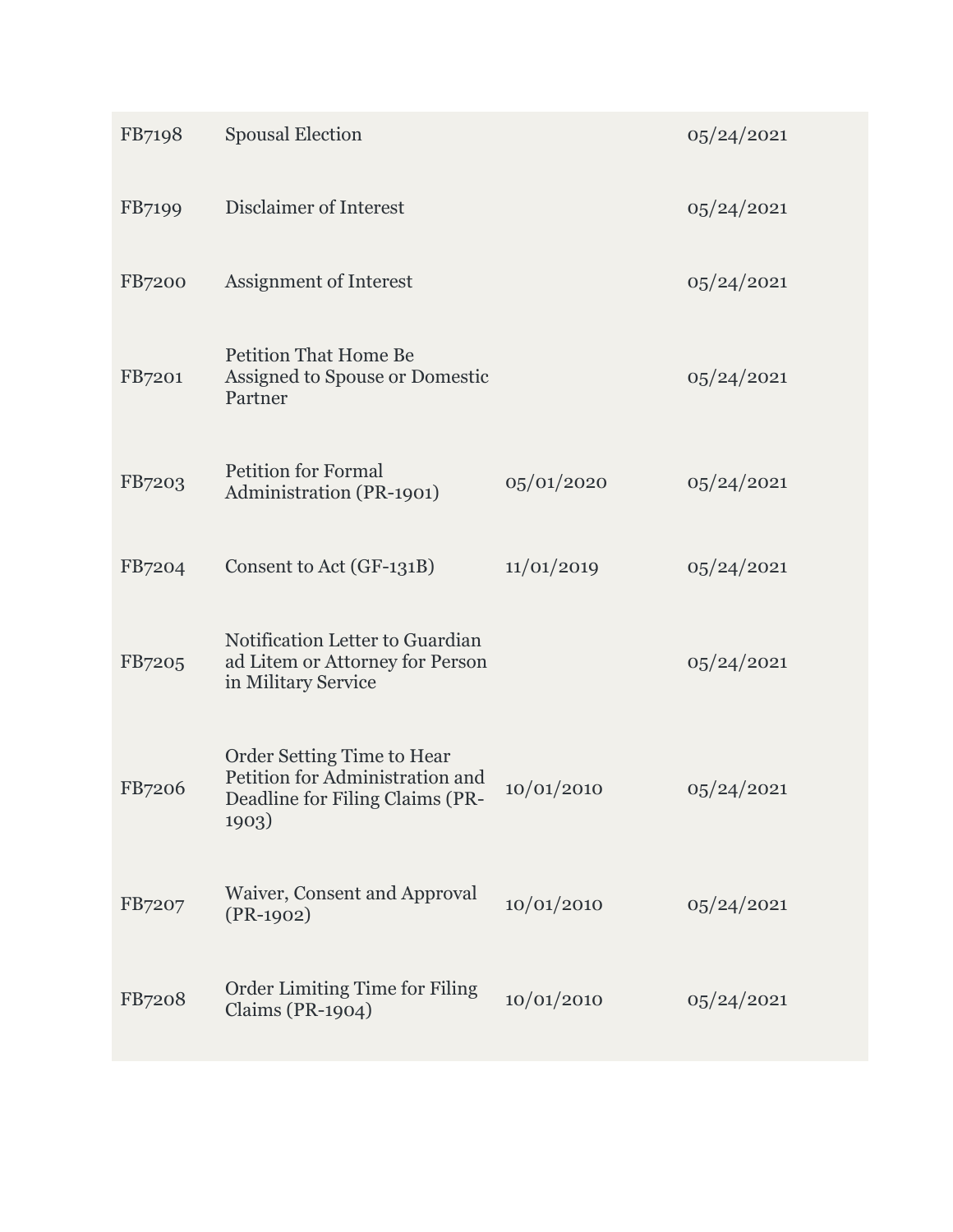| FB7209 | Letter to Newspaper<br>Accompanying Notice for<br>Publication      |            | 05/24/2021 |
|--------|--------------------------------------------------------------------|------------|------------|
| FB7210 | Affidavit of Service (PR-1817)                                     | 05/01/2020 | 05/24/2021 |
| FB7211 | Notification Letter to Heirs                                       |            | 05/24/2021 |
| FB7212 | Notification Letter to Specific<br>Legatee                         |            | 05/24/2021 |
| FB7214 | Letter to Attesting Witness Who<br><b>Will Prove Will</b>          |            | 05/24/2021 |
| FB7215 | Proof of Will (PR-1845)                                            | 05/01/2020 | 05/24/2021 |
| FB7216 | <b>Order for Formal</b><br>Administration (PR-1905)                | 10/01/2010 | 05/24/2021 |
| FB7218 | Signature Bond in Estate or<br><b>Trust Proceedings (PR-1809A)</b> | 05/01/2020 | 05/24/2021 |
| FB7219 | Letters of Trust (PR-1931)                                         | 02/01/2015 | 05/24/2021 |
| FB7220 | Order Appointing Appraiser(s)<br>$(PR-1907)$                       | 10/01/2010 | 05/24/2021 |
| FB7221 | Letter to Appraiser(s)                                             |            | 05/24/2021 |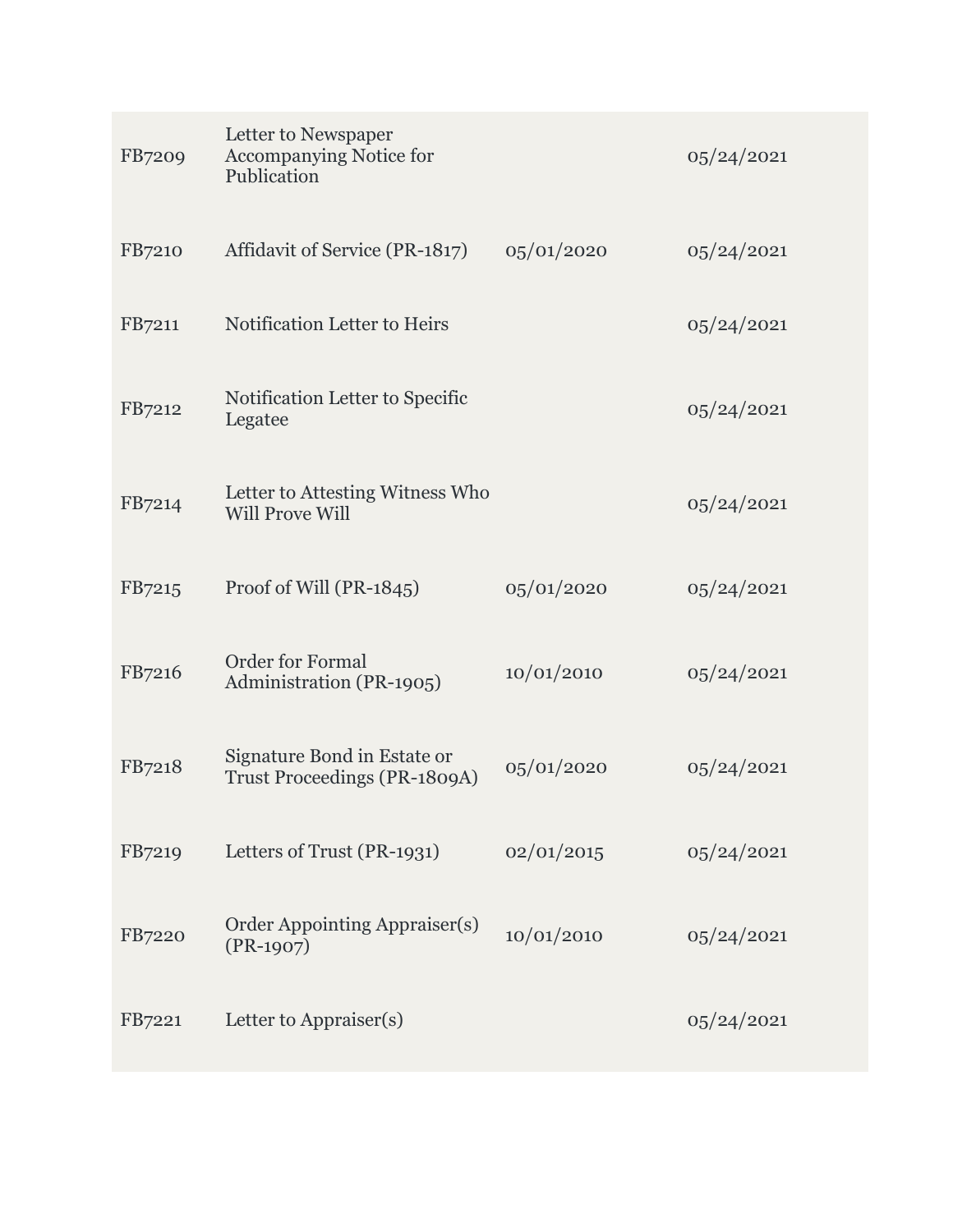| FB7224 | Claim Against Estate (PR-1819) $05/01/2020$                                                        |            | 05/24/2021 |
|--------|----------------------------------------------------------------------------------------------------|------------|------------|
| FB7225 | Objection to Allowance of Claim                                                                    |            | 05/24/2021 |
| FB7226 | Judgment on Claims (PR-1909) $10/01/2010$                                                          |            | 05/24/2021 |
| FB7227 | Letter Regarding Life Insurance                                                                    |            | 05/24/2021 |
| FB7228 | Life Insurance Statement for<br><b>Insured Decedent (IRS Form</b><br>712)                          | 04/01/2006 | 05/24/2021 |
| FB7230 | Notice of Inventory on File (PR-<br>1908)                                                          | 11/01/2019 | 05/24/2021 |
| FB7232 | Petition for Order Approving<br><b>Classification of Property</b>                                  |            | 05/24/2021 |
| FB7233 | <b>Objection to Property</b><br>Classification                                                     |            | 05/24/2021 |
| FB7234 | Order for Hearing on<br><b>Classification of Property</b>                                          |            | 05/24/2021 |
| FB7235 | <b>Order Classifying Property</b>                                                                  |            | 05/24/2021 |
| FB7236 | Petition for Declaration of<br><b>Rights of Management and</b><br>Control and Interest in Property |            | 05/24/2021 |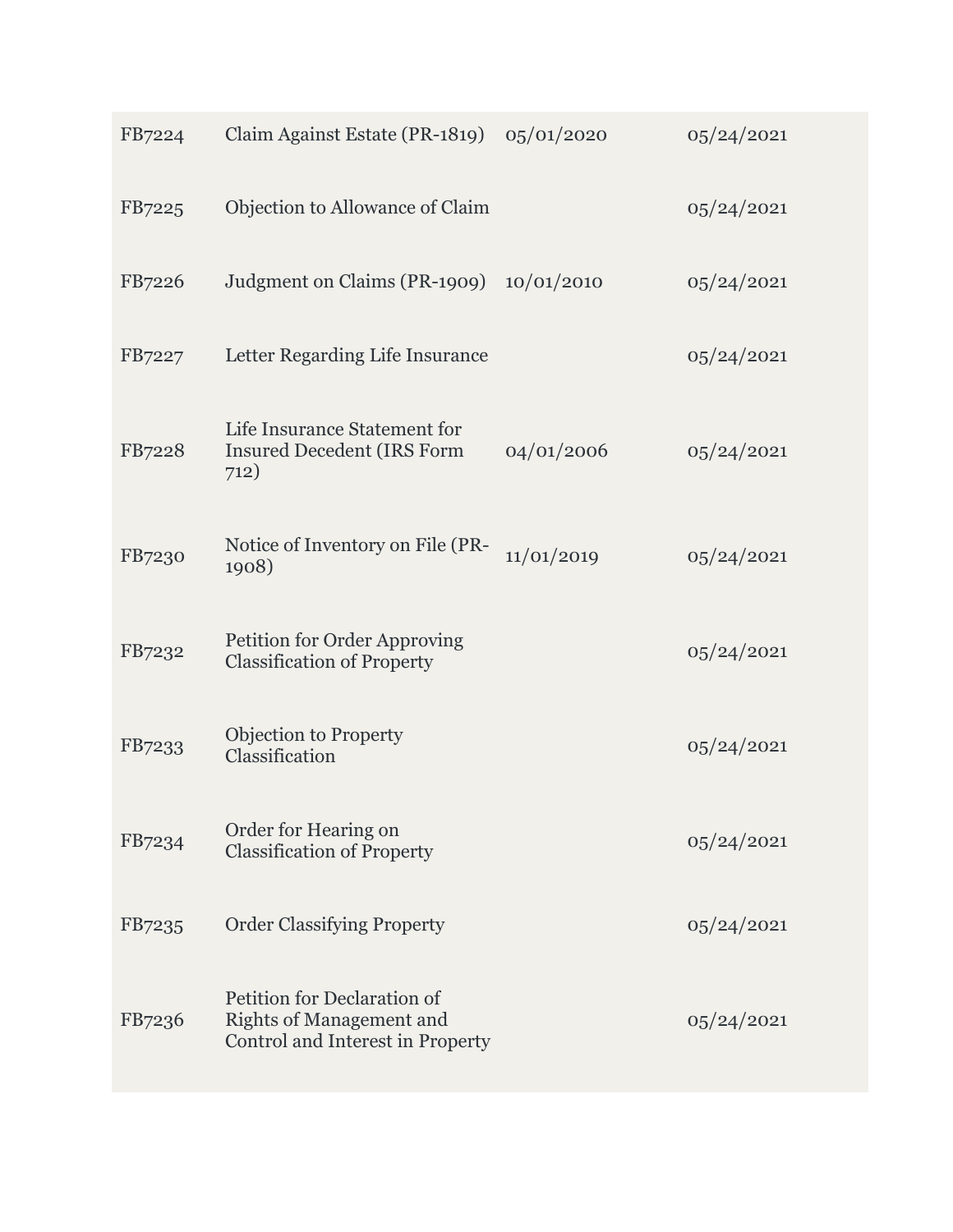| FB7237 | Order Declaring Interest in<br>Property                                       |            | 05/24/2021 |
|--------|-------------------------------------------------------------------------------|------------|------------|
| FB7238 | Order Declaring Rights of<br><b>Management and Control</b>                    |            | 05/24/2021 |
| FB7240 | Petition for Final Judgment<br>$(PR-1910)$                                    | 05/01/2020 | 05/24/2021 |
| FB7241 | Order and Notice for Hearing<br>on Petition for Final Judgment<br>$(PR-1911)$ | 10/01/2010 | 05/24/2021 |
| FB7244 | Final Judgment (PR-1912)                                                      | 10/01/2010 | 05/24/2021 |
| FB7245 | Abridgment of Final Judgment<br>$(PR-1913)$                                   | 10/01/2010 | 05/24/2021 |
| FB7246 | Notice of Distribution to Ward<br>$(PR-1822)$                                 | 11/01/2019 | 05/24/2021 |
| FB7248 | Proof of Recording (PR-1914)                                                  | 10/01/2010 | 05/24/2021 |
| FB7249 | Order Discharging Guardian ad<br>Litem                                        |            | 05/24/2021 |
| FB7250 | <b>Order Discharging Personal</b><br>Representative (PR-1915)                 | 10/01/2010 | 05/24/2021 |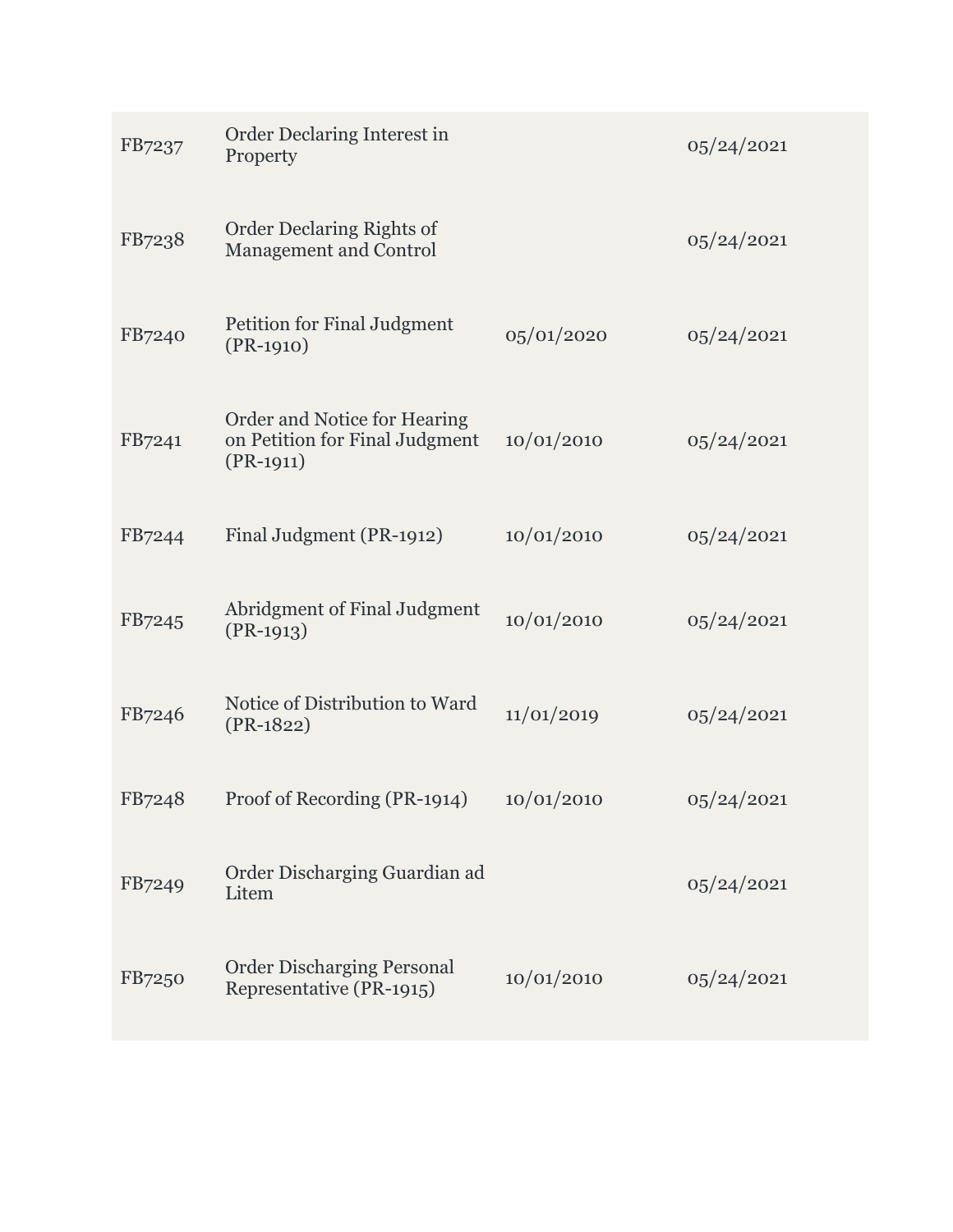| FB7252 | Notice of Application to Convert<br>to Informal Administration                  |            | 05/24/2021 |
|--------|---------------------------------------------------------------------------------|------------|------------|
| FB7253 | Order Converting Proceeding to<br><b>Informal Administration</b>                |            | 05/24/2021 |
| FB7254 | Procedural Guide to Initial<br>Hearing on Petition for<br>Administration        |            | 05/24/2021 |
| FB7255 | Procedural Guide to Hearing on<br><b>Final Account</b>                          |            | 05/24/2021 |
| FB7256 | <b>Transfer by Affidavit</b>                                                    | 07/17/2019 | 06/24/2021 |
| FB7257 | Letter Requesting Execution of<br><b>Initial Summary Procedure</b><br>Documents |            | 05/24/2021 |
| FB7259 | <b>Petition for Summary</b><br>Settlement (PR-1835)                             | 05/01/2020 | 05/24/2021 |
| FB7260 | Waiver and Consent (PR-1846)                                                    | 11/01/2019 | 05/24/2021 |
| FB7261 | Order and Notice for Hearing<br>on Petition for Summary<br>Settlement (PR-1836) | 10/01/2010 | 05/24/2021 |
| FB7262 | Letter to Interested Person<br><b>Regarding Summary Settlement</b>              |            | 05/24/2021 |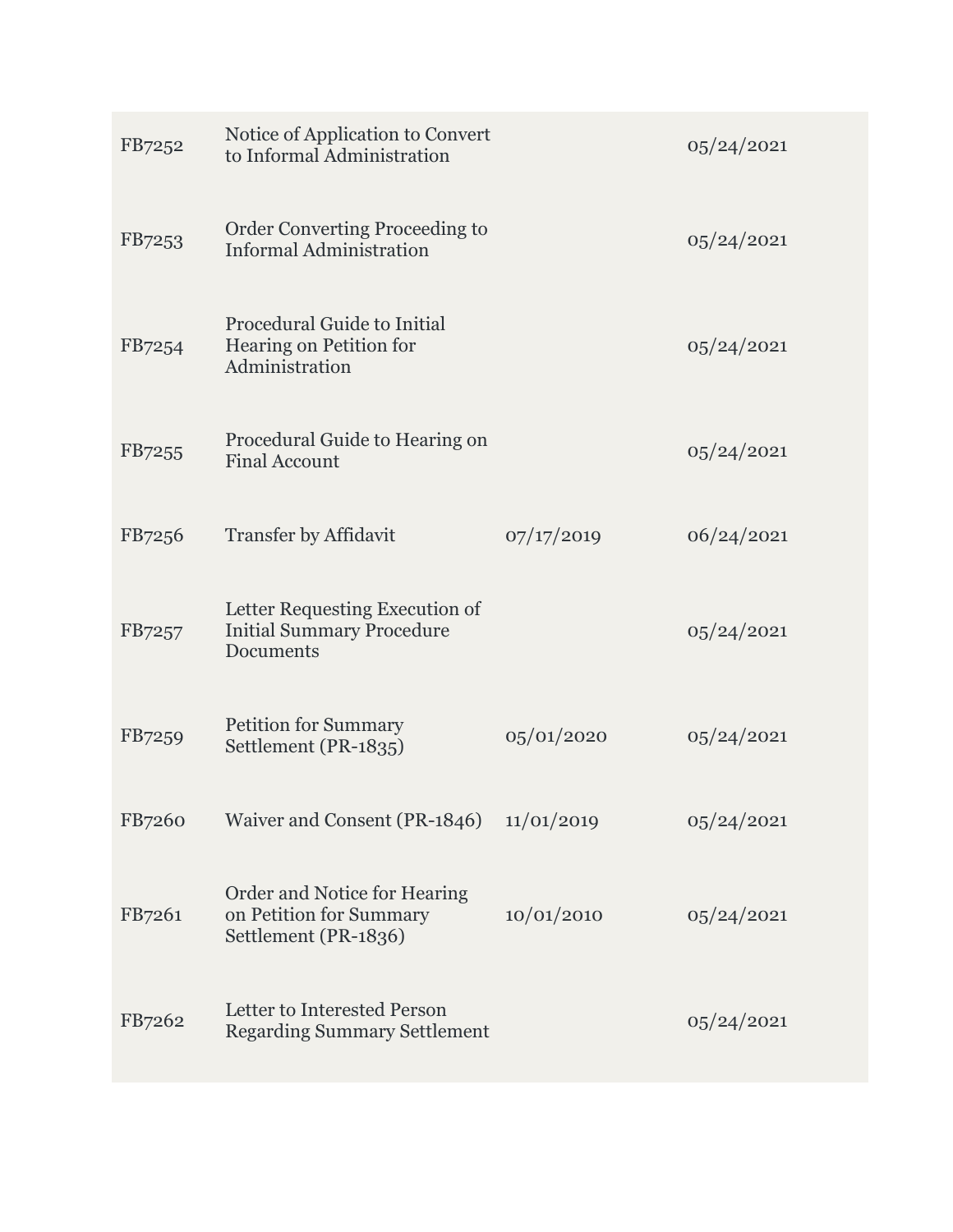| FB7264 | Order on Petition for Summary<br>Settlement (PR-1837)                                          | 09/01/2016 | 05/24/2021 |
|--------|------------------------------------------------------------------------------------------------|------------|------------|
| FB7265 | Letter to Register of Deeds to<br>Record Order on Petition for<br><b>Summary Settlement</b>    |            | 05/24/2021 |
| FB7267 | <b>Petition for Summary</b><br>Assignment (PR-1840)                                            | 05/01/2020 | 05/24/2021 |
| FB7268 | Notice to Creditors for<br><b>Summary Assignment (PR-</b><br>1842)                             | 11/01/2019 | 05/24/2021 |
| FB7269 | Order and Notice of Hearing<br><b>Petition on Summary</b><br>Assignment (PR-1843)              | 10/01/2010 | 05/24/2021 |
| FB7270 | <b>Affidavit of Additional Property</b><br>and-or Creditor for Summary<br>Assignment (PR-1841) | 05/01/2020 | 05/24/2021 |
| FB7272 | Order on Petition for Summary<br>Assignment (PR-1844)                                          | 09/01/2016 | 05/24/2021 |
| FB7274 | <b>Certificate of Summary</b><br>Confirmation of Interest in<br>Property (PR-1929)             | 09/01/2019 | 05/24/2021 |
| FB7275 | Petition for Certificate of<br>Descent-Judgment<br>Determining Descent (PR-1945)               | 05/01/2020 | 05/24/2021 |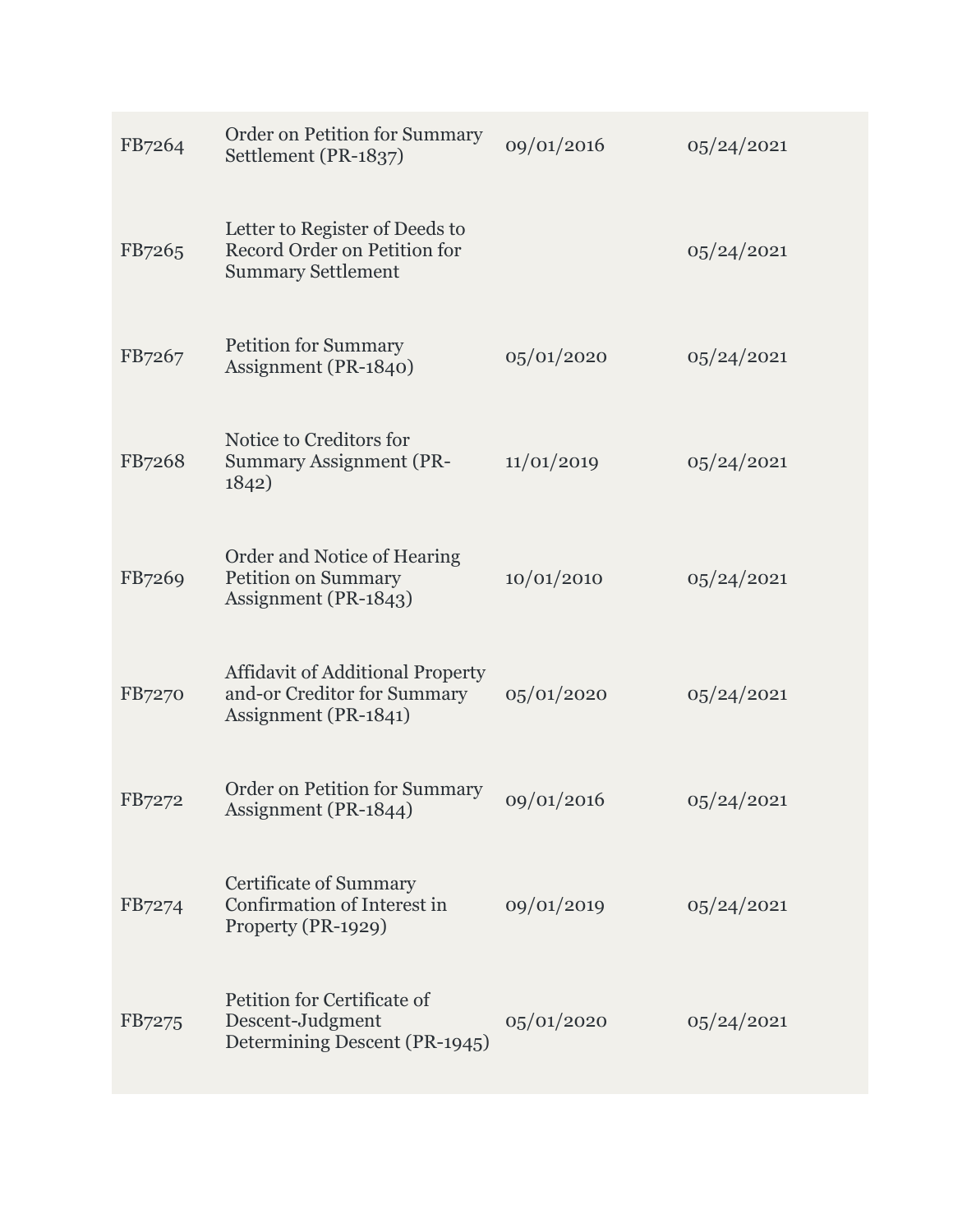| FB7276 | Order and Notice for Hearing<br>on Petition for Judgment<br>Determining Descent (PR-1946) | 10/01/2010 | 05/24/2021  |
|--------|-------------------------------------------------------------------------------------------|------------|-------------|
| FB7277 | Certificate of Descent (PR-1947) $10/01/2010$                                             |            | 05/24/2021  |
| FB7278 | <b>Judgment Determining Descent</b><br>$(PR-1948)$                                        | 10/01/2010 | 05/24/2021  |
| FB7279 | <b>Application for Federal</b><br><b>Employer Identification</b><br>Number (SS-4) - form  | 12/01/2019 | 05/24/2021  |
| FB7280 | Letter Advising Personal<br><b>Representative of EIN</b>                                  |            | 05/24/2021  |
| FB7281 | <b>Notice Concerning Fiduciary</b><br>Relationship (IRS Form 56)                          | 12/01/2019 | 05/24/2021  |
| FB7282 | <b>Letter Forwarding Notice</b><br><b>Concerning Fiduciary</b><br>Relationship            |            | 05/24/2021  |
| FB7283 | U.S. Estate Tax Return (IRS<br>Form 706)                                                  | 08/01/2019 | 0,0/24/2021 |
| FB7284 | <b>Transmittal Letter for Federal</b><br><b>Estate Tax Return</b>                         |            | 05/24/2021  |
| FB7285 | Election of Administration<br><b>Expenses</b>                                             |            | 05/24/2021  |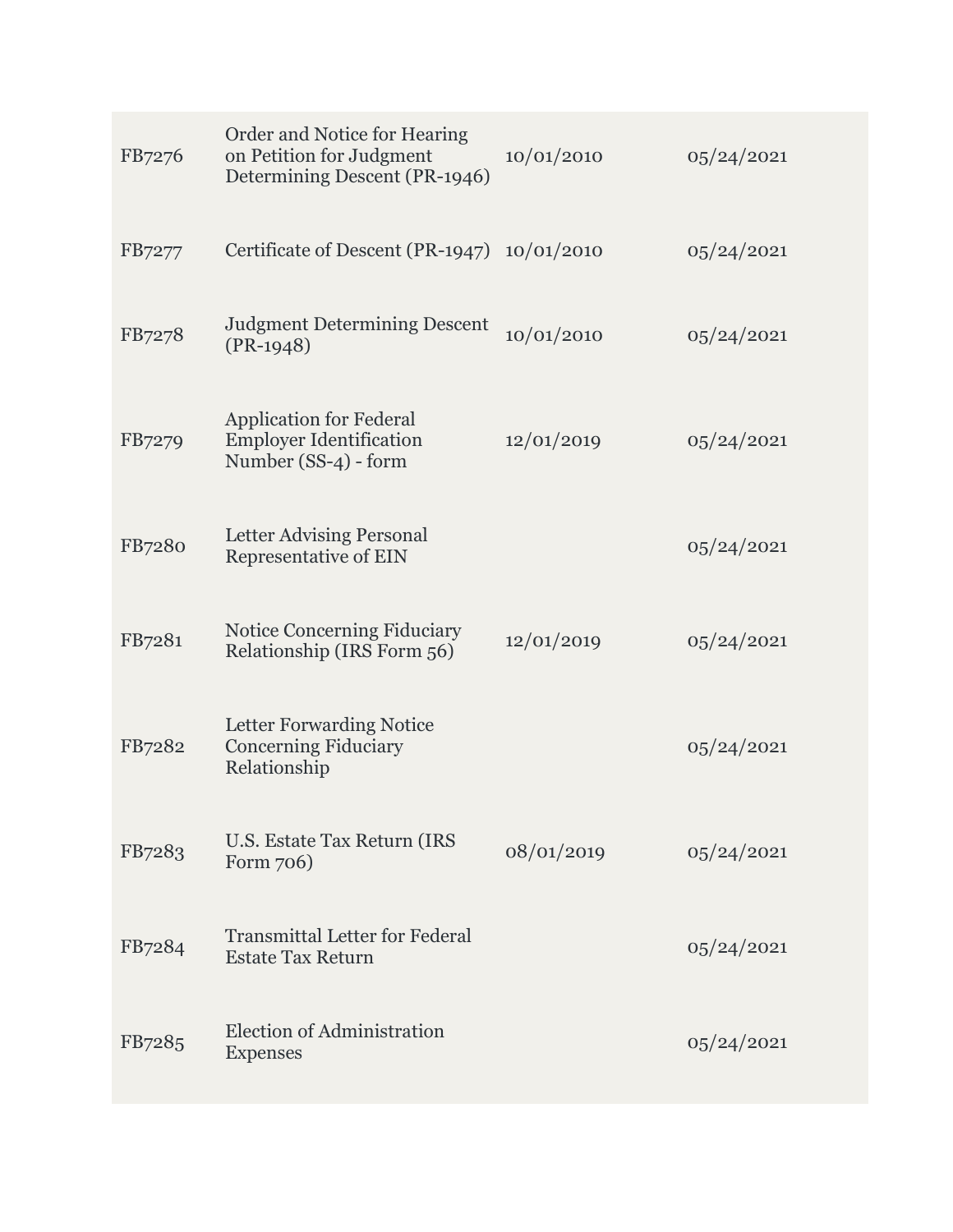| FB7286 | <b>Trust Verification</b>                                                                                 |            | 05/24/2021 |
|--------|-----------------------------------------------------------------------------------------------------------|------------|------------|
| FB7287 | <b>Will Verification</b>                                                                                  |            | 05/24/2021 |
| FB7288 | U.S. Fiduciary Income Tax<br>Return (IRS Form 1041)                                                       | 01/01/2020 | 05/24/2021 |
| FB7289 | <b>Wisconsin Fiduciary Income</b><br>Tax Return (DOR Form 2)                                              | 01/01/2020 | 05/24/2021 |
| FB7290 | <b>Request for Prompt Assessment</b><br>(IRS Form 4810)                                                   | 02/01/2009 | 05/24/2021 |
| FB7292 | Petition to Dispense with Filing<br>of Closing Certificate for<br>Fiduciaries                             |            | 05/24/2021 |
| FB7293 | Order for Dispensing with<br><b>Filing of Closing Certificate</b>                                         |            | 05/24/2021 |
| FB7295 | <b>Letter Forwarding Closing</b><br><b>Certificate for Fiduciaries</b>                                    |            | 05/24/2021 |
| FB7296 | Letter Forwarding Estate Tax<br><b>Closing Letter</b>                                                     |            | 05/24/2021 |
| FB7297 | <b>Agent's Powers Under Durable</b><br>Power of Attorney - Power to<br><b>Revoke (Optional Provision)</b> |            | 01/21/2022 |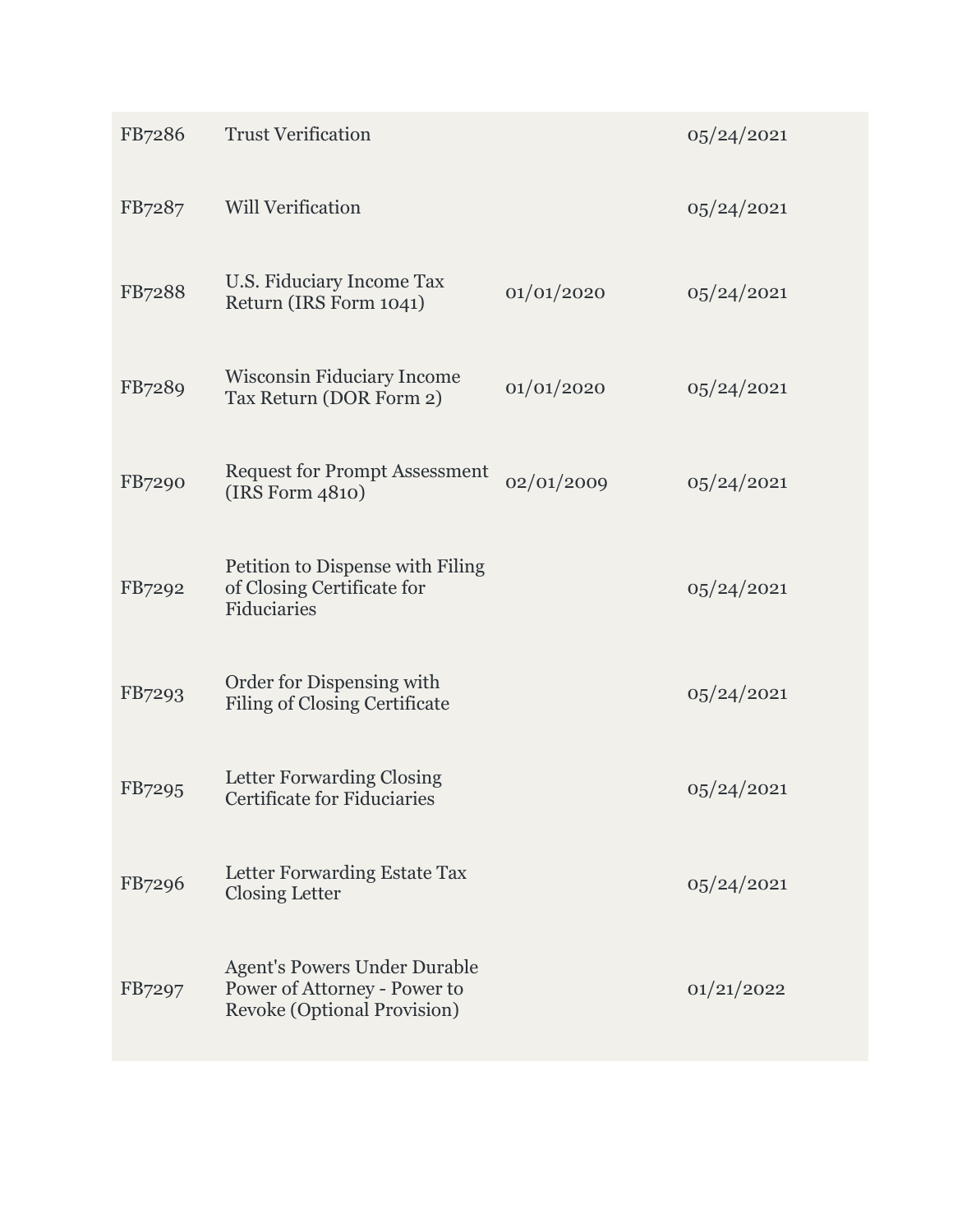| FB7298        | <b>Agent's Powers Under Durable</b><br>Power of Attorney - Record of<br>Receipts, Disbursements, and<br><b>Transactions</b> (Optional<br>Provision) |            | 01/21/2022  |
|---------------|-----------------------------------------------------------------------------------------------------------------------------------------------------|------------|-------------|
| FB7299        | <b>Agent's Powers Under Durable</b><br>Power of Attorney - Disclosure<br>to Governmental Agencies<br>(Optional Provision)                           |            | 01/21/2022  |
| <b>FB7300</b> | <b>Agent's Powers Under Durable</b><br>Power of Attorney - Power of<br><b>Substitution (Optional</b><br>Provision)                                  |            | 01/21/2022  |
| FB7301        | <b>Agent's Powers Under Durable</b><br>Power of Attorney - Exculpation<br>(Optional Provision)                                                      |            | 01/21/2022  |
| FB7302        | Designation of TOD Beneficiary                                                                                                                      |            | 01/21/2022  |
| FB7303        | Order Appointing Guardian ad<br>Litem or Attorney (GF-131A)                                                                                         | 02/01/2018 | 05/24/2021  |
| FB7304        | Declination to Serve or<br>Resignation (PR-1802)                                                                                                    | 11/01/2019 | 0,0/24/2021 |
| FB7305        | Notice Setting Time to Hear<br>Application and Deadline for<br>Filing Claims (PR-1805)                                                              | 10/01/2010 | 05/24/2021  |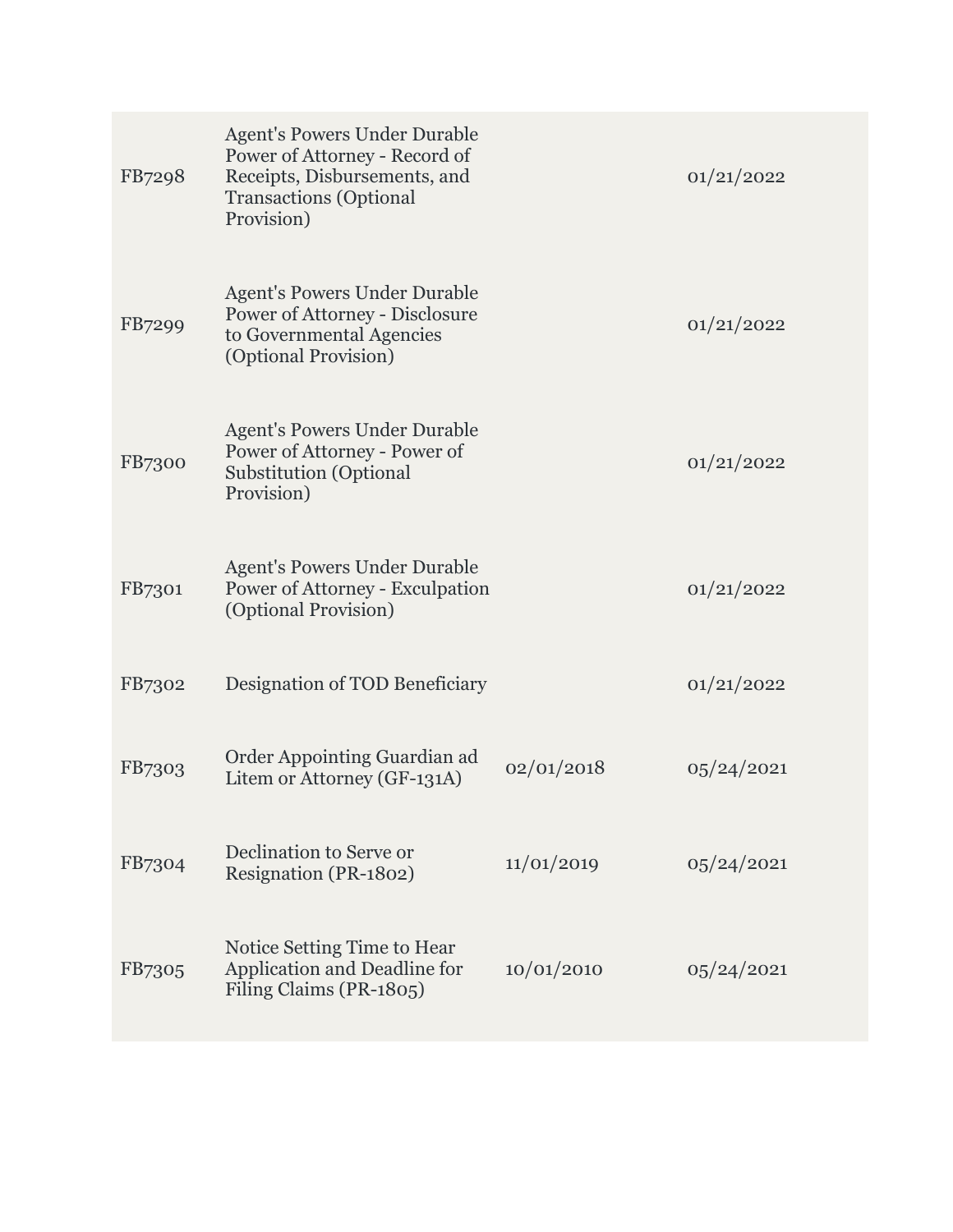| FB7307 | Petition for Termination of<br>Joint Tenancy or Life Estate<br>$(PR-1926)$                               | 05/01/2020 | 05/24/2021 |
|--------|----------------------------------------------------------------------------------------------------------|------------|------------|
| FB7308 | Certificate of Termination of<br>Joint Tenancy or Life Estate<br>$(PR-1927)$                             | 10/01/2010 | 05/24/2021 |
| FB7309 | <b>Petition for Summary</b><br>Confirmation of Interest in<br>Property (PR-1928)                         | 05/01/2020 | 05/24/2021 |
| FB7311 | <b>Request for Discharge from</b><br>Personal Liability Under IRC<br>Sec 2204 or 6905 (IRS Form<br>5495) | 12/01/2008 | 05/24/2021 |
| FB7312 | Instructions for Form 709                                                                                | 01/01/2020 | 01/21/2022 |
| FB7313 | <b>Application for Federal</b><br><b>Employer Identification</b><br>Number (SS-4) - instructions         | 01/24/2020 | 05/24/2021 |
| FB7314 | <b>Digital Property Including</b><br><b>Content of Electronic</b><br>Communications                      |            | 01/21/2022 |
| FB7315 | Document Disposing of<br>Tangible Personal Property and<br>Digital Property (Individual<br>Person)       |            | 01/21/2022 |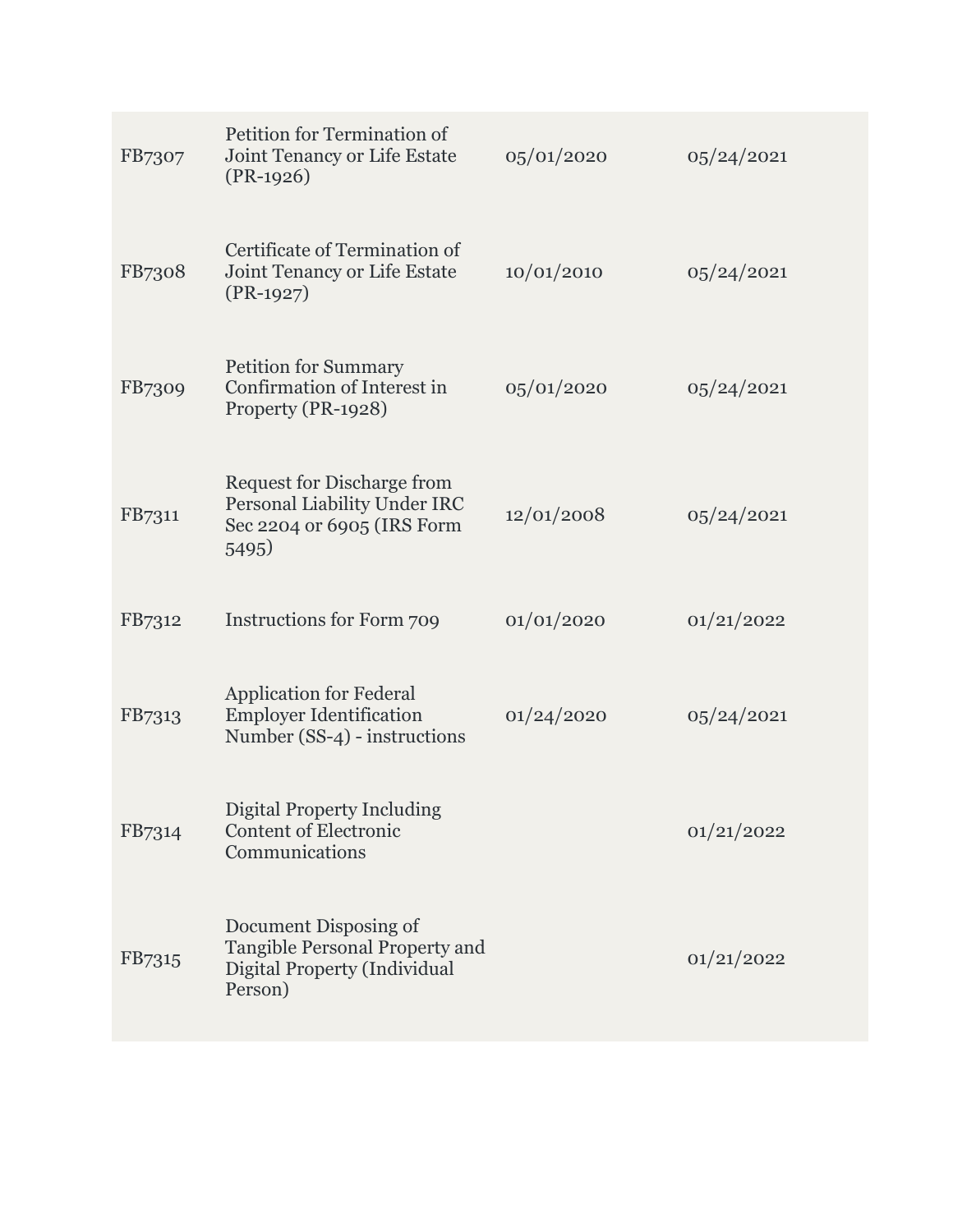| FB7316 | <b>Agreement to Transfer Property</b><br><b>Without Probate</b>                                        | 01/21/2022 |
|--------|--------------------------------------------------------------------------------------------------------|------------|
| FB7317 | Document Disposing of<br>Tangible Personal Property and<br><b>Digital Property (Married</b><br>Person) | 01/21/2022 |
| FB7318 | <b>Digital Property Inventory</b>                                                                      | 01/21/2022 |
| FB7319 | <b>Powers of Personal</b><br>Representative - Digital<br><b>Property (Optional Provision)</b>          | 01/21/2022 |
| FB7320 | <b>Introductory Clause</b>                                                                             | 01/21/2022 |
| FB7321 | EST-0297_Nomination of<br>Guardian (Alternative<br>Provision)                                          | 03/15/2019 |
| FB7322 | <b>Nomination of Personal</b><br>Representative                                                        | 01/21/2022 |
| FB7323 | <b>Bond</b>                                                                                            | 01/21/2022 |
| FB7324 | Tangible Personal Property and<br><b>Digital Property</b>                                              | 01/21/2022 |
| FB7325 | <b>Entire Estate to Spouse</b>                                                                         | 01/21/2022 |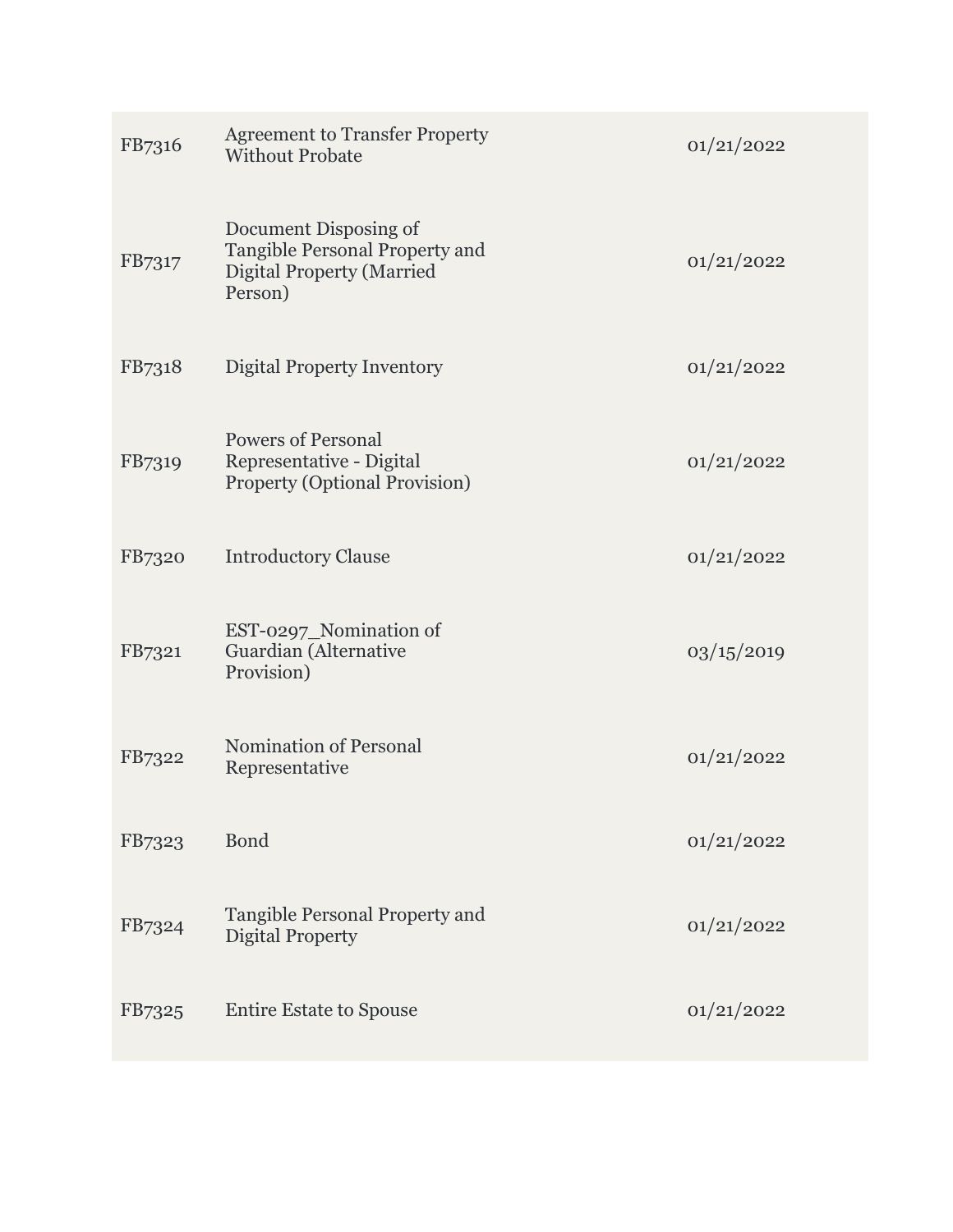| FB7326 | If Spouse Predeceases Testator -<br>All to Children                                            |            | 01/21/2022 |
|--------|------------------------------------------------------------------------------------------------|------------|------------|
| FB7327 | Per Capita Distribution<br>(Alternative Provision)                                             |            | 01/21/2022 |
| FB7328 | Ultimate Beneficiaries - Heirs of<br><b>Both Spouses</b>                                       |            | 01/21/2022 |
| FB7329 | <b>Disposition If Beneficiary Dies</b><br><b>Shortly After Testator</b>                        |            | 01/21/2022 |
| FB7330 | Date and Place of Will's<br>Execution                                                          |            | 01/21/2022 |
| FB7331 | <b>Attestation Clause</b>                                                                      |            | 01/21/2022 |
| FB7332 | Digital Property                                                                               |            | 01/21/2022 |
| FB7333 | <b>Supported Decision-Making</b><br><b>Agreement Appointment of</b><br>Supporter               |            | 01/21/2022 |
| FB7334 | <b>Court Approval of Signature</b><br><b>Bond in Estate or Trust</b><br>Proceedings (PR-1809B) | 02/01/2018 | 05/24/2021 |
| FB7335 | <b>Request for a Closing Certificate</b><br>for Fiduciaries (DOR Schedule<br>CC)               | 01/01/2020 | 05/24/2021 |